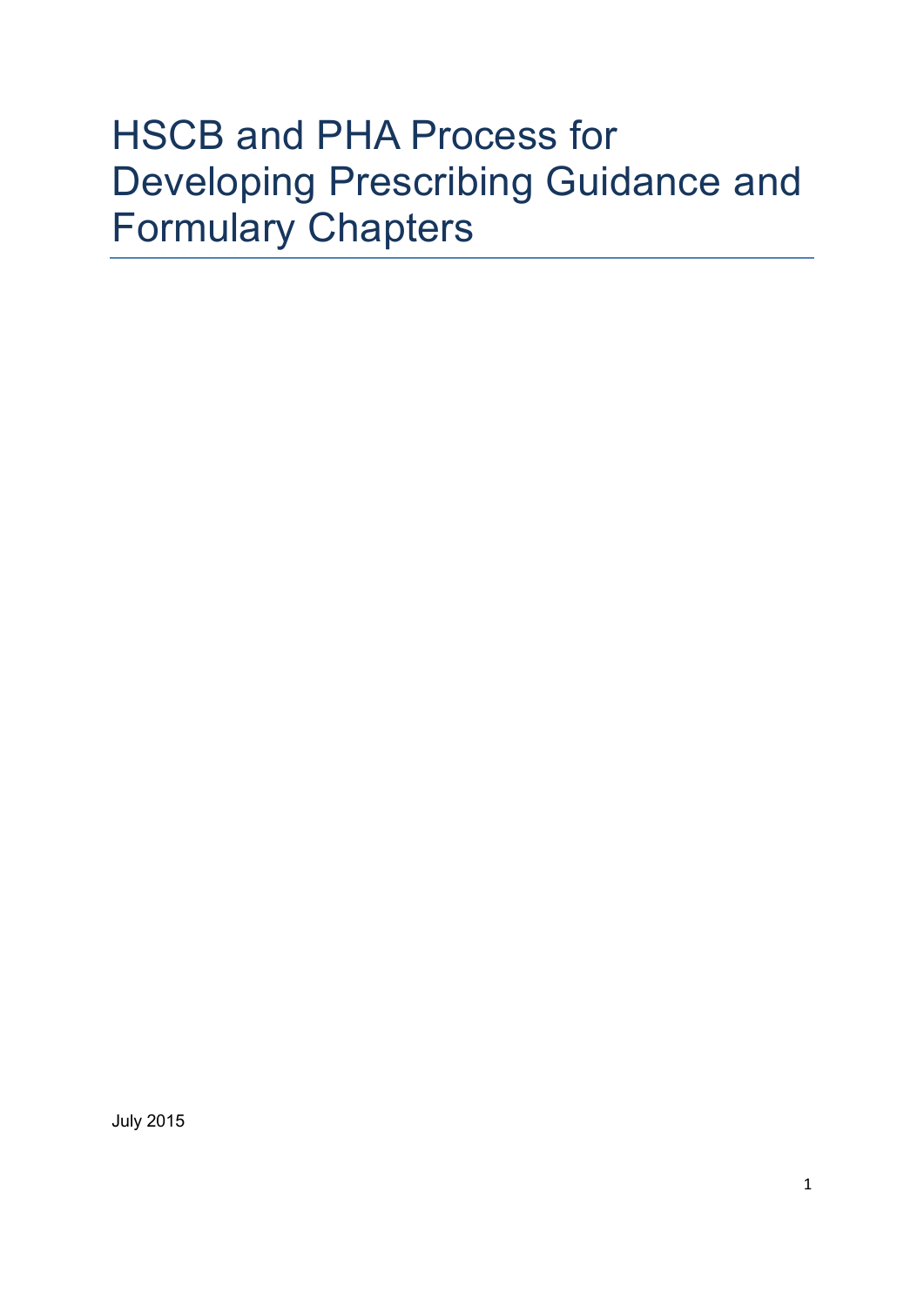# HSCB and PHA Process for Developing Prescribing Guidance and Formulary Chapters

#### **Index**

- **1 Background**
- **2 Remit**
- **3 Development**
- **4 Implementation & Monitoring**
- **5 Review**
- **6 Appeal**

#### **Appendices**

- A MMCT Proposal Template
- B Declaration of Interests and Received Hospitality
- C Checklist Tool for Prescribing Decision Making
- D Template for Formulary Chapter/Prescribing Guidance Cover Paper
- E Formulary Chapter/Prescribing Guidance Process Summary
- F HSC Trust Drug and Therapeutics Committees' Agreement to Apply Formulary Chapter/Prescribing Guidance Documents
- G Roles/Remit of the Prescribing Guidance Editorial Group
- H Request for a Medicine to be added to the Northern Ireland Formulary/ Prescribing Guidance - Pharmaceutical Industry Form
- I Request for a Medicine to be added to the Northern Ireland Formulary/ Prescribing Guidance - Practitioner/HSC Trusts Form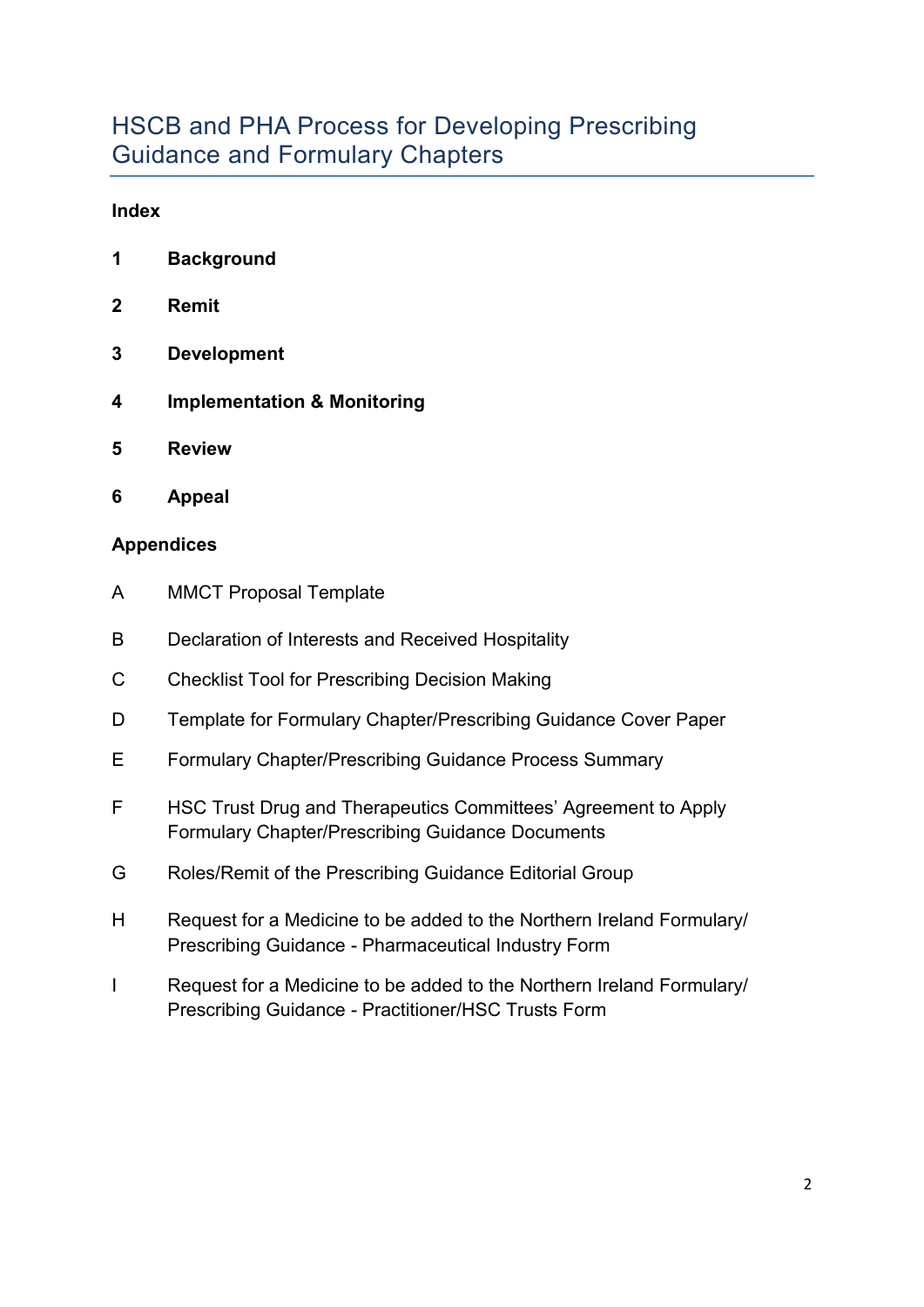#### **1. Background**

- 1.1.The DHSSPS requested in Priorities for Action 2010/11, that the HSCB establish a formulary. Following public consultation on the process to develop the formulary, which reported to Board in November 2011, the HSCB has taken the development work forward. To date, ten chapters of the formulary have now been approved, covering approximately 90% of prescribing choices. Whilst the formulary will aim to standardise practice and ensure a level of consistency, it is recognised that individual patients may require medicines which lie outside such guidance.
- 1.2.Moving forward, the formulary will require regular review and update to ensure that it remains relevant to and supportive of contemporary prescribing practice.
- 1.3.In addition to the Northern Ireland Formulary, there is occasionally a requirement to produce pieces of prescribing guidance which are identified via a number of sources:
	- Pharmaceutical Clinical Effectiveness (PCE) Programme annual programme which identifies main areas for therapeutic review/guideline consideration
	- Safety/quality issues
	- Ad hoc, e.g. a request from primary or secondary care clinicians due to increased referral rates/inappropriate referral rates
- Where a National Institute for Health and Care Excellence (NICE) Technology Appraisal or Guideline exists, and has been approved for use in Northern Ireland, it is assumed that local guidance will not be needed. However, where a NICE Single Technology Appraisal is issued there may occasionally be a requirement to clarify how this guidance sits relative to other prescribing choices.

The process described within this paper will be used to develop substantive pieces of prescribing guidance.

The Medicines Management Commissioning Team (MMCT) will determine the need for substantive guidance.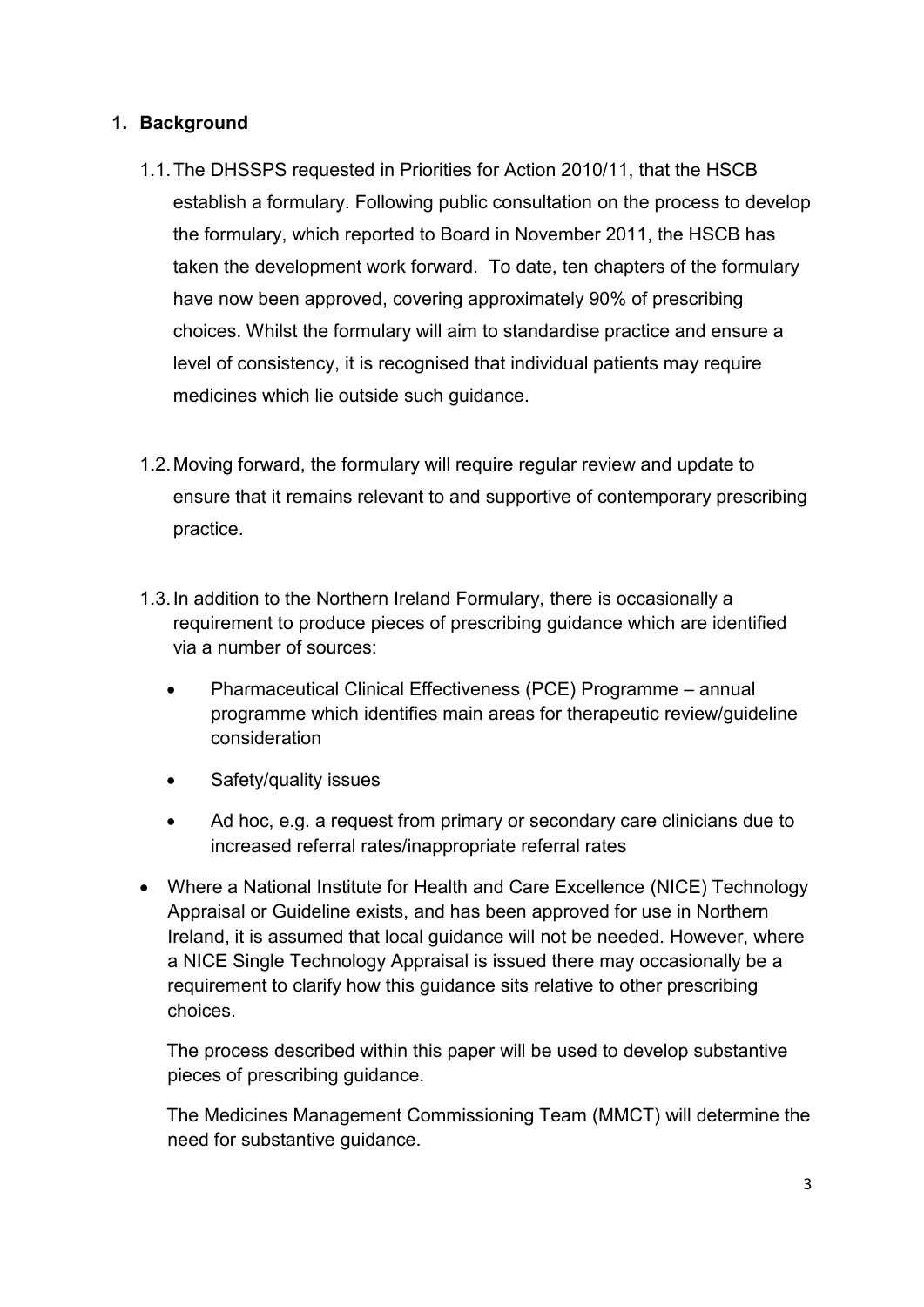1.4.In December 2012, NICE published the Good Practice Guidance -

"Developing and updating local formularies".

NICE made recommendations in each of the following areas with respect to developing formularies:

- Relations with other decision making bodies
- Formulary scope
- Local formulary decision making group
- Stakeholder engagement
- Process for selecting medicines to be considered
- Adoption of NICE Technology Appraisal recommendations
- Setting decision criteria
- Evidence and information gathering
- Incorporating new evidence from regulatory authorities
- Assessment of financial and commissioning impact
- Deliberating and reaching decisions
- Documentation
- Decision outputs
- Communication and dissemination
- Reconsideration and appeals of decisions
- Reviewing and updating

The Northern Ireland Formulary Process Document from November 2011 was reviewed against NICE good practice guidance 'Developing and updating local formularies' and revisions were made. However, it should be noted that this guideline is written in the context of the NHS in England. The scope of the NI Formulary is to provide advice on first and second choice medicines. The scope of local formularies in England is broader and therefore some recommendations are not applicable to the NI Formulary.

2.1.This process will be applied when developing the formulary and any other substantive clinical prescribing guidance across primary and secondary care. The decision to commission the development of clinical prescribing guidance in line with this process will be undertaken by MMCT. It is anticipated that less substantive advice/guidance will not be required to follow the entire process as set out and this will be informed by the range of professional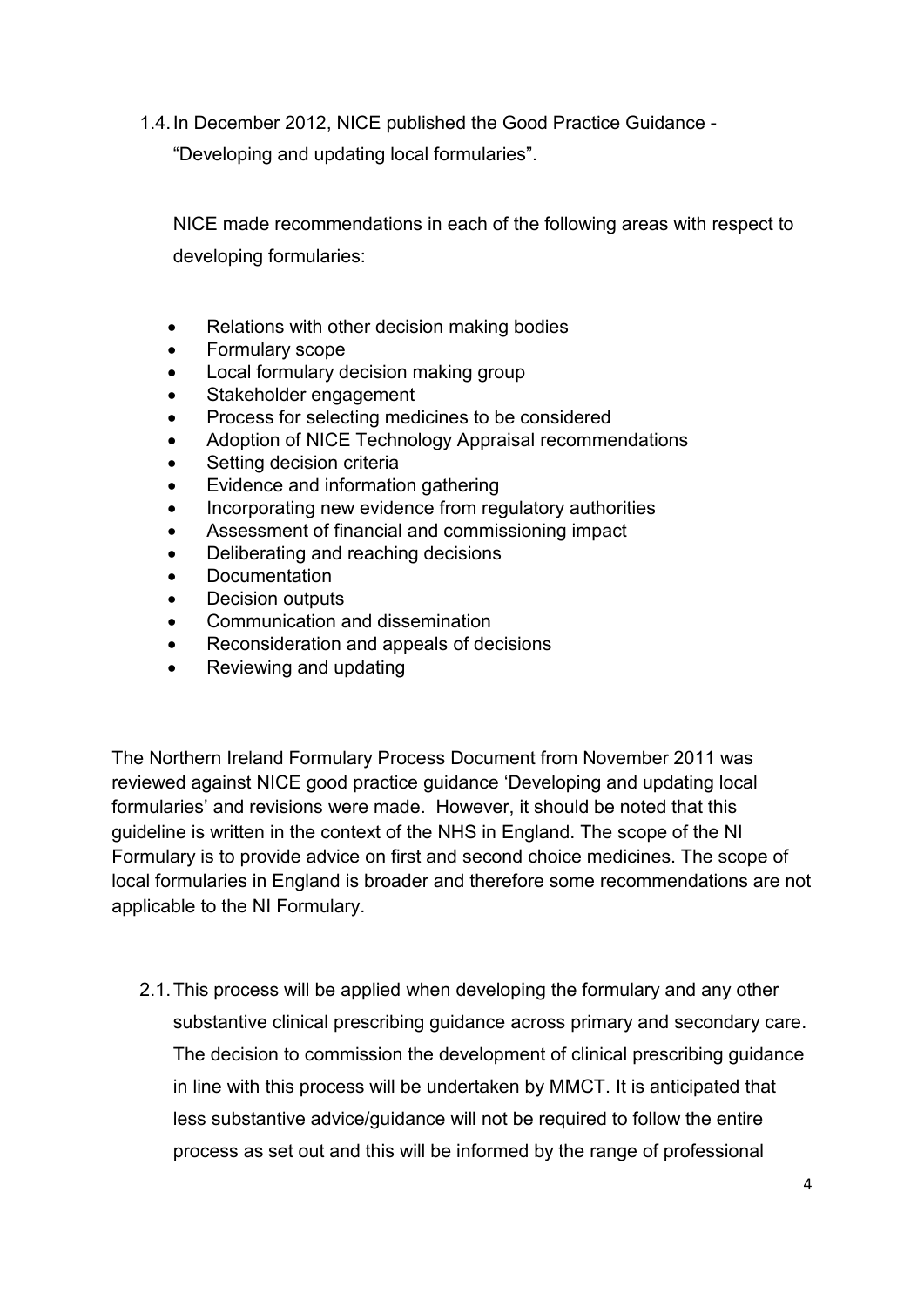advice within MMCT. Typically, the NI Formulary website will be the repository for HSCB prescribing guidance.

- 2.2.The scope of the NI Formulary is to provide all prescribers with guidance on first and second choice medicines (where appropriate). The scope of other prescribing guidance may be much broader than first and second line treatments. The selection of medicines in both the formulary and prescribing guidance is based on clinical *effectiveness, safety, cost effectiveness and patient acceptability*, taking into account NICE and other national guidance where appropriate.
- 2.3.The NI Formulary and prescribing guidance which falls within this process are intended to be used across both primary and secondary care sectors in NI to facilitate consistency of prescribing and continuity of supply. However, it is recognised that within the secondary care sector, first and second line choices may already have been prescribed and therefore compliance rates with the formulary in secondary care may not match the compliance rates expected in primary care.
- 2.4.The medicines that will be included in the formulary will be sufficient to meet the needs of the majority of patients (70%) but clearly not all. Prescribing guidance is usually focussed at particular therapeutic areas and covers such areas in greater depth such that more than 70% of prescribing choices for that therapeutic area will be covered. The remit of both the formulary and prescribing guidance recognises that individual patients may require medicines outside of the recommended first line choices or treatments and therefore it will not cover 100% of all prescribing.
- 2.5.In proposing the development and review of individual formulary chapters and prescribing guidance, a clear rationale and objectives should be articulated at the outset. The Medicines Management Commissioning Team reviews proposals and commissions the work to be undertaken.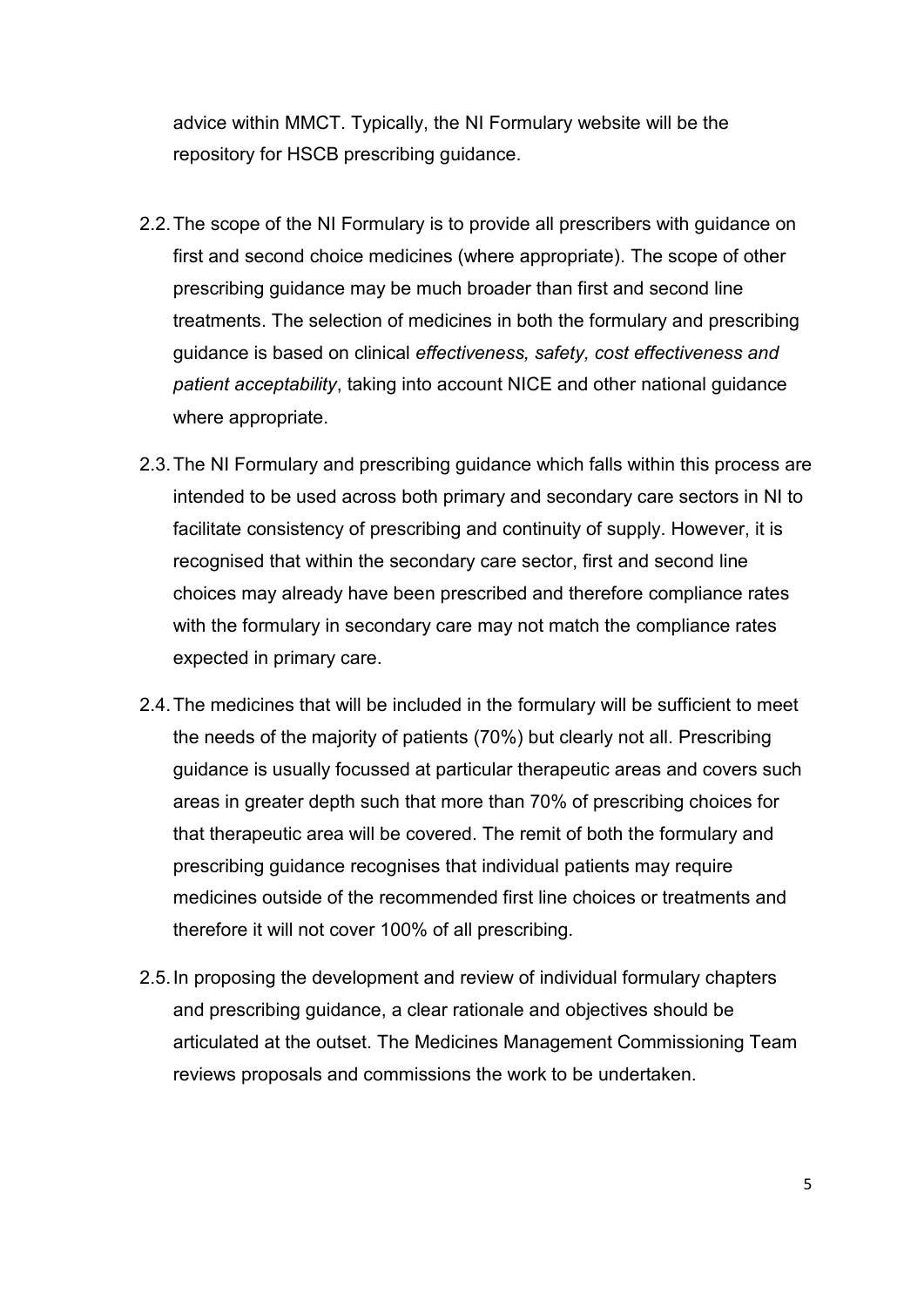2.6.Once initiated, the process for development/review of formulary chapters and/or prescribing guidance is set out in the remainder of this paper and is summarised in the following flow chart: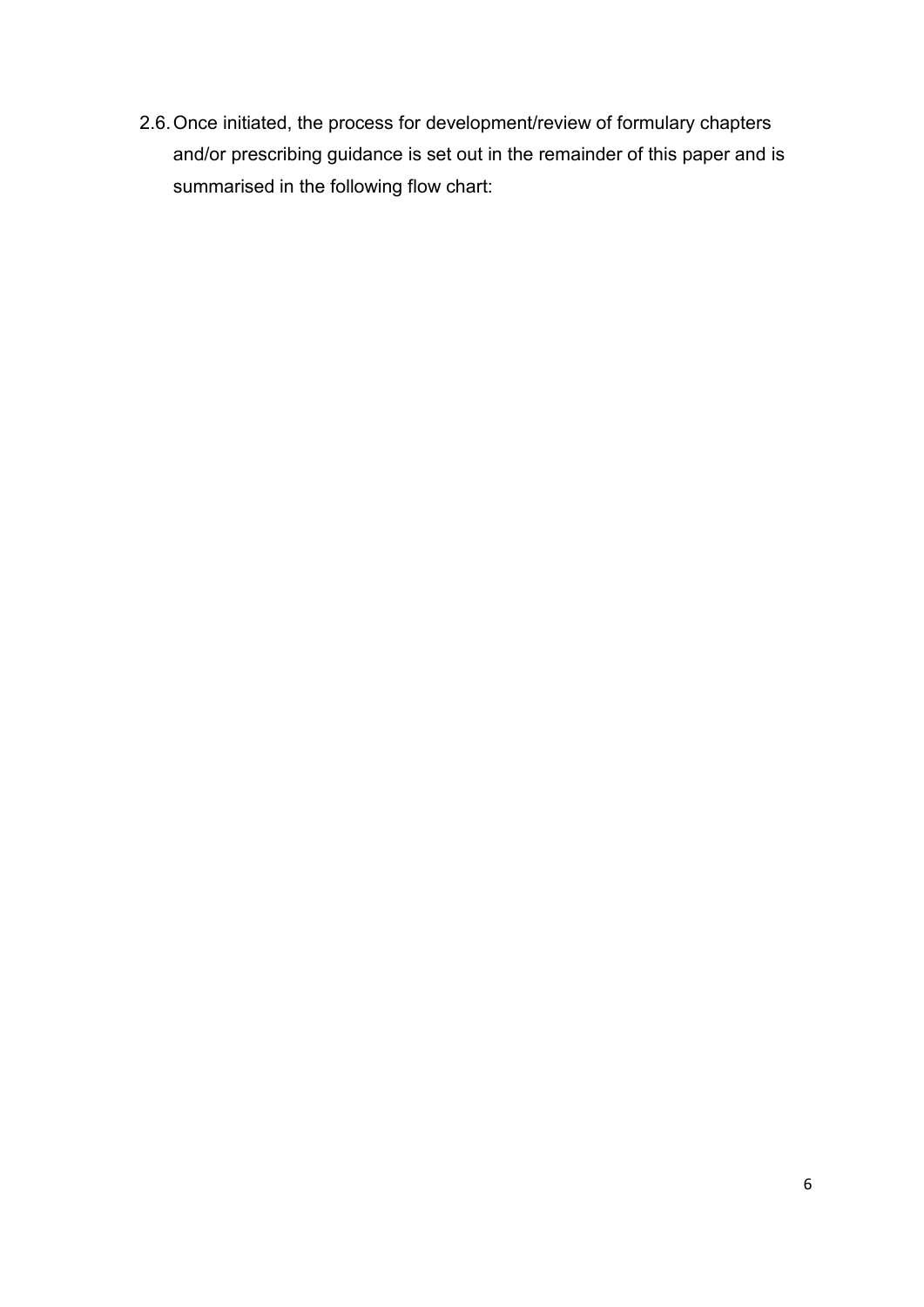#### **HSCB and PHA Process for the Development of a Formulary Chapter/Substantive Prescribing Guidance**

Individual, group or organisation in HSC suggests the need for regional prescribing guidance on a particular issue, formulary chapter development, or a review of existing guidance

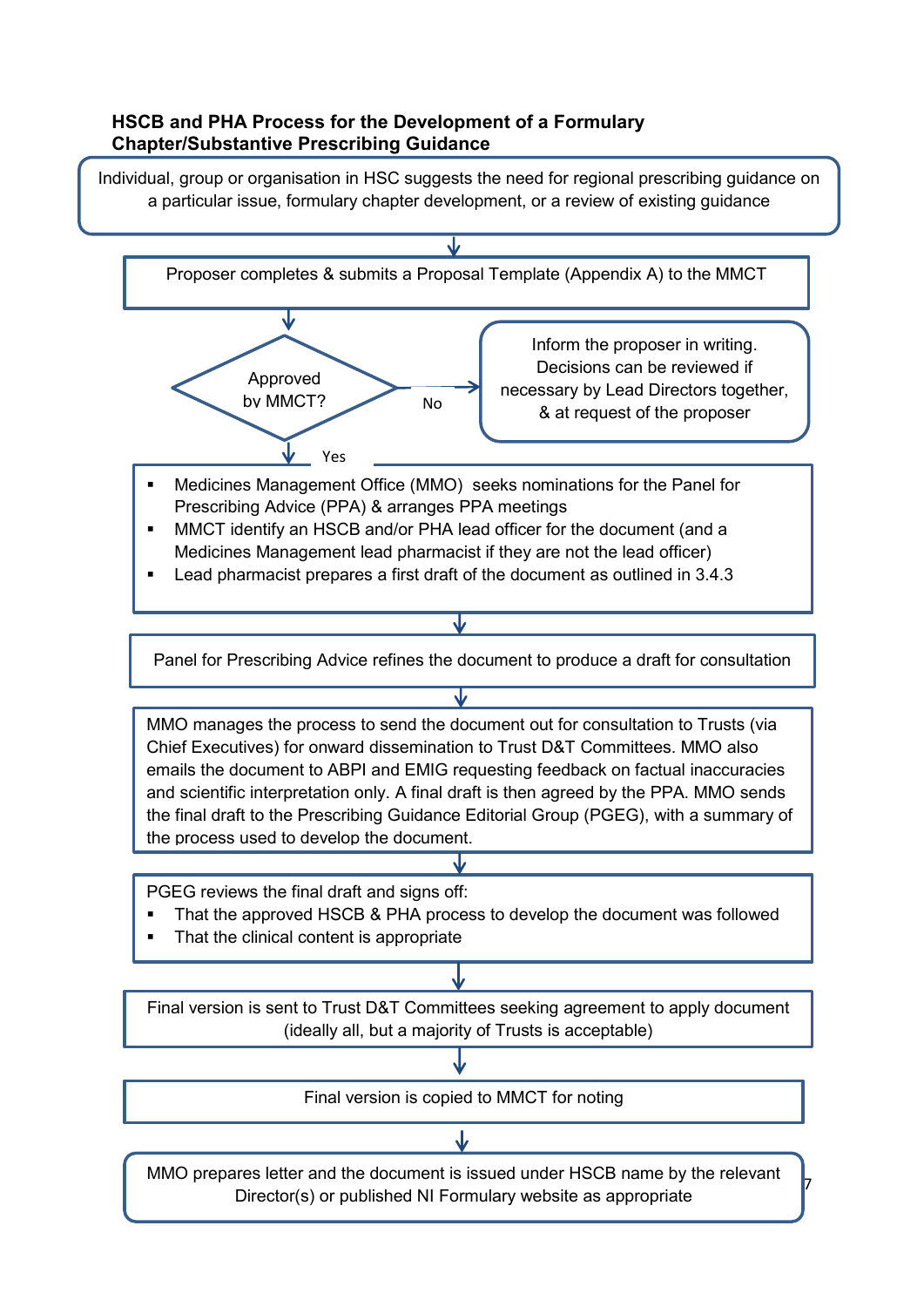#### **Notes:**

Lead Directors – Medical Director, Director of Integrated Care, Director of **Commissioning** 

D&Ts – Drug and Therapeutic Committees

MMO – Medicines Management Office

Document - Formulary Chapter/Regional Prescribing Guidance

Panel for Prescribing Advice (PPA) - for definition, refer to 3.4.1 of this document

Prescribing Guidance Editorial Group (PGEG) - for definition, refer to 3.6 of this document

NICE - National Institute for Health and Care Excellence

SMC -Scottish Medicines Consortium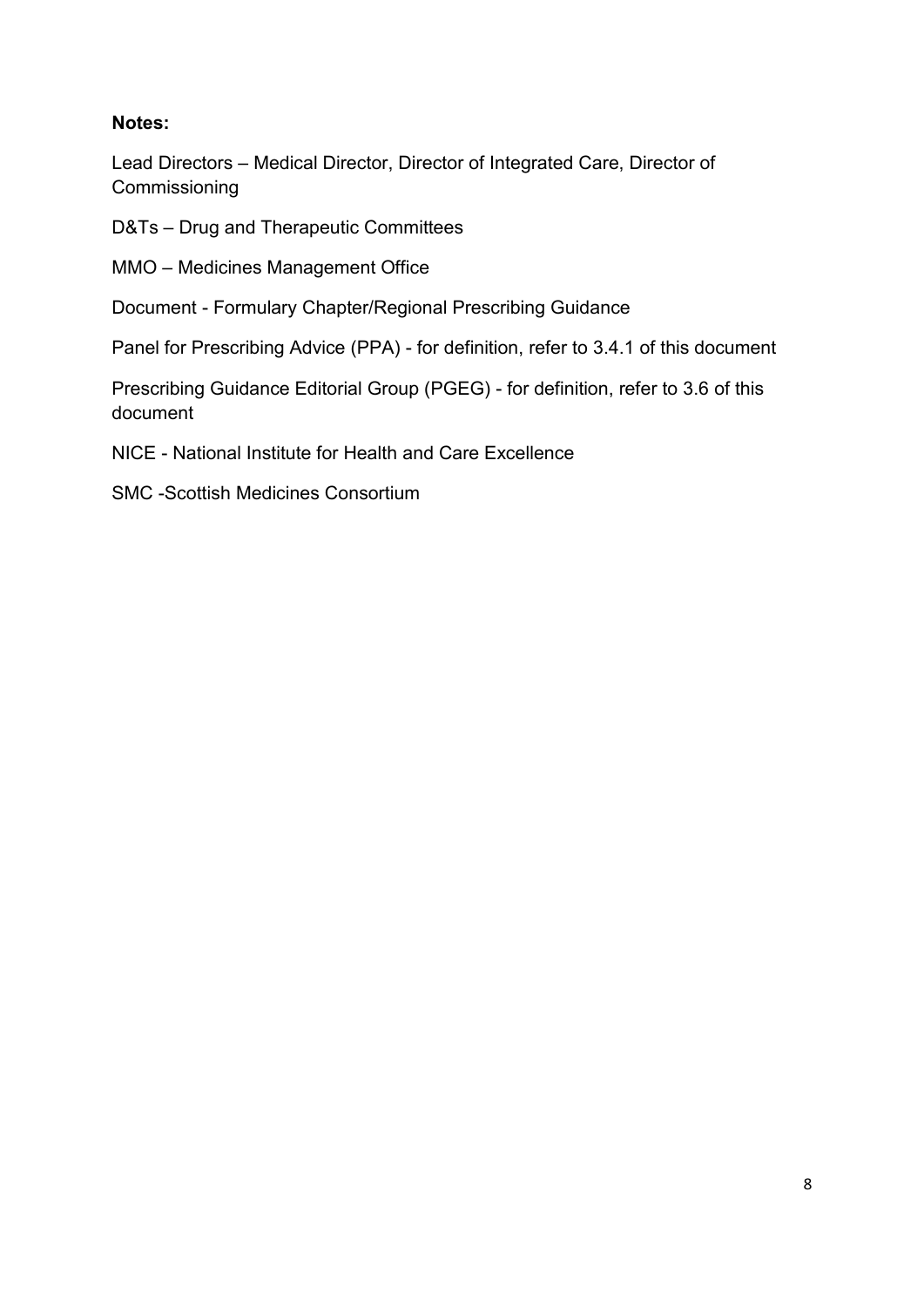#### **3. Development**

*3.1.Individual, group or organisation in HSC suggests the need for regional prescribing guidance on a particular issue, formulary chapter development, or a review of existing guidance*

In order for MMCT to consider whether or not to commission a formulary chapter or other prescribing guidance, the proposer must complete the proforma in **Appendix A.**

*3.2.Proposer completes and submits a Proposal Template (Appendix A) to the MMCT*

The proposer must provide details of the prescribing guidance topic or formulary chapter. The proposer is required to detail what guidance is currently available in the proposed area and why a regional piece of work is required. The proposal must also include what organisations and staff are needed on the Panel for Prescribing Advice which will develop the formulary chapter/prescribing guidance. If the formulary chapter/prescribing guidance is required within a specific time frame, this must also be specified.

- *3.3.Consideration of the proposal by MMCT*
	- *3.3.1.* If the proposal is approved by MMCT, the process continues to the next stage
	- *3.3.2.* If the proposal is rejected by MMCT, the proposer is informed in writing of the decision. Decisions can be reviewed if necessary by Lead Directors (Director of Public Health, Director of Integrated Care) together, and at the request of the proposer
- *3.4. Membership and Formation of the Panel for Prescribing Advice and Development of Initial Draft*
	- *3.4.1.* The Medicines Management Office (MMO) will set up the relevant Panel for Prescribing Advice .This will include the identification of a relevant chair; setting the terms of reference for the Panel for Prescribing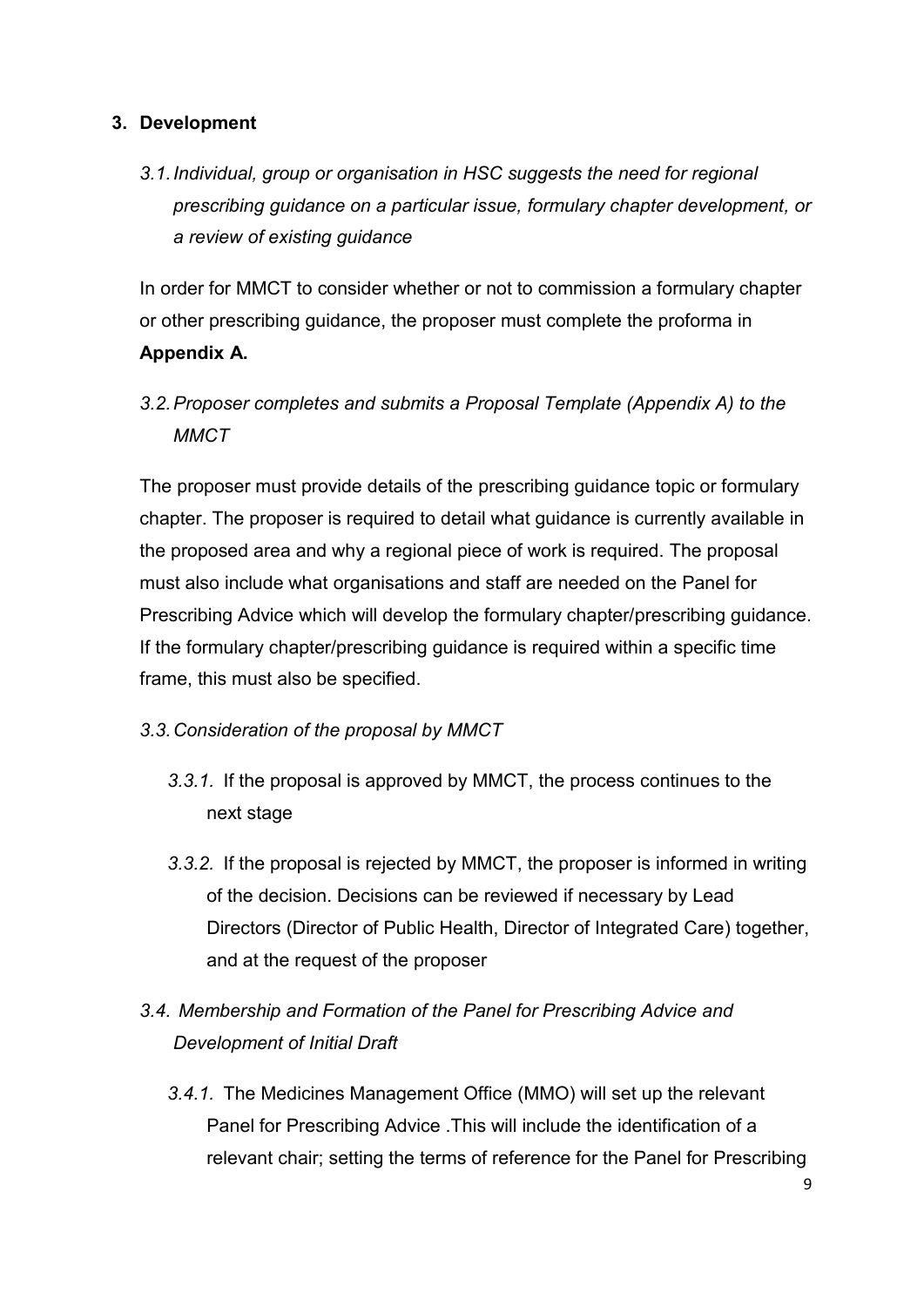Advice; timescales for delivery; agreed output; identification of clinical leads and seeking nominations from Trusts and primary care. The MMO will ensure organisational, geographic and multidisciplinary spread as appropriate for the Panel for Prescribing Advice.

Panels for Prescribing Advice will typically consist of primary care and trust (e.g. medical and pharmacy) representatives with specialist clinical knowledge of the therapeutic area under discussion.

Panels for Prescribing Advice convened will have a 'task and finish' function, and their remit will be:

- 1. Systematically review the topic area to advise on rational product selection, prescribing guidance and use across primary and secondary care
- 2. Reach decisions using based upon clear and rational criteria applying the best evidence available.
- 3. Employ a collaborative multi-disciplinary approach to reach consensus.

Membership of Panels for Prescribing Advice involved in developing formulary chapters/prescribing guidance will be listed on the Medicines Management section of the HSC Board website. A declaration of interests must be submitted at the start of the process. At each subsequent meeting, the chair will ask members for any changes to the initial declaration(s) **(Appendix B)**. A further declaration of interest must be made if a Panel for Prescribing Advice is reconvened to undertake further work/review.

- *3.4.2.* At the outset, MMCT will identify an HSCB and/or PHA lead officer for the document (and a Medicines Management lead pharmacist if they are not the lead officer)
- *3.4.3.* The lead pharmacist will prepare a first draft of the document.

The process for production of initial formulary chapter/prescribing guidance typically includes the following steps:

#### INFORMATION GATHERING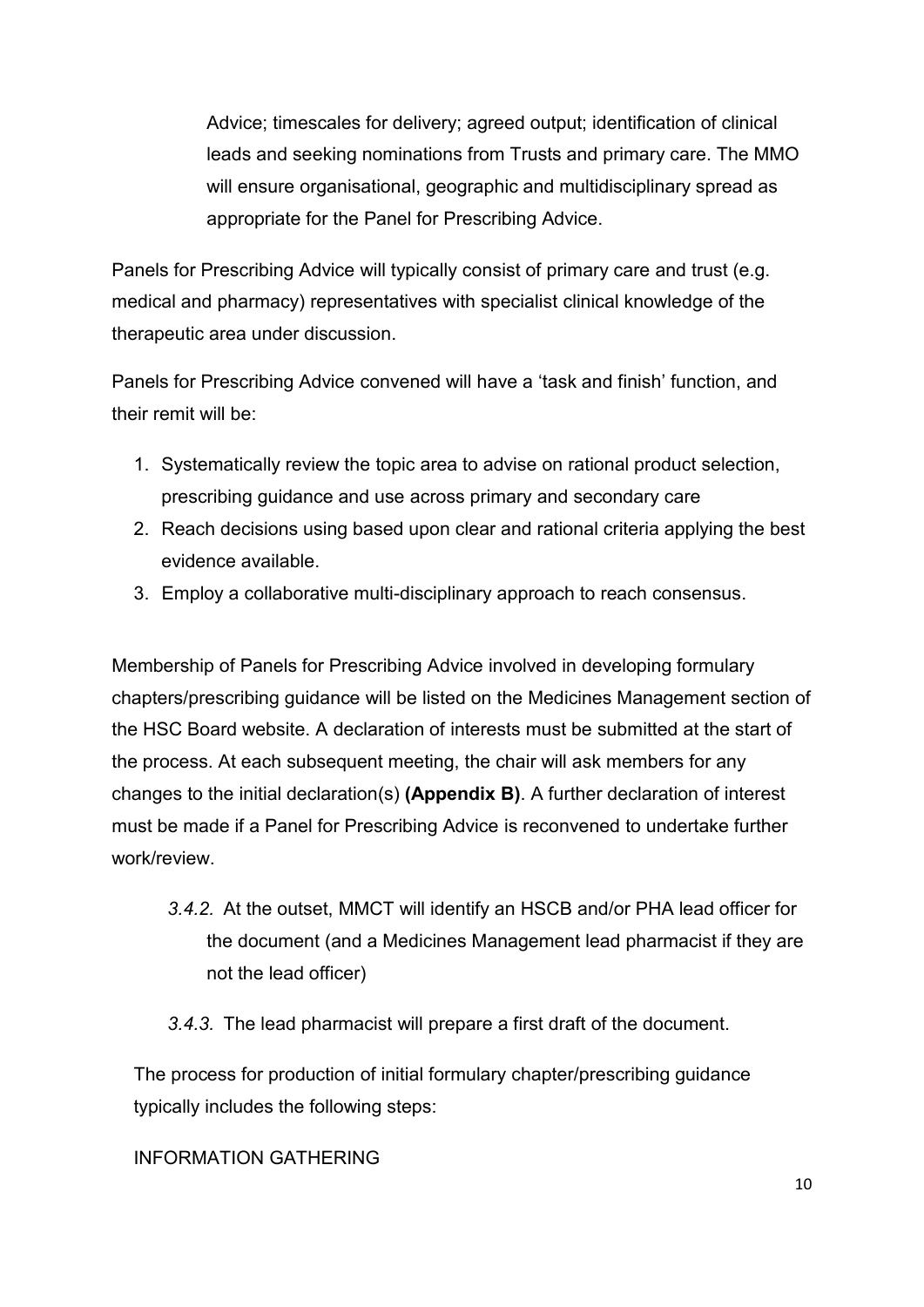- Utilise NICE, BNF and other recognised regional formularies as the starting point to obtain the range of products within a therapeutic area
- Review the available evidence taking into account information such as NICE, and if NICE guidance is not available, then SMC guidance, or if not available, other credible guidance
- Review the other available information sources that may assist with the criteria detailed below including any information or results obtained from procurement processes for relevant secondary care contracts or any feedback received from primary or secondary care.
- Consideration of local prescribing patterns across primary and secondary care, aiming to improve quality by reducing inappropriate variation and to encourage consistency of care pathway arrangements across the patient population

### CRITERIA TO BE CONSIDERED

When selecting products consider the following criteria as appropriate:

- o Evidence of need
- o Efficacy
- o Safety
- o Misuse impact potential
- o Cost implications
- o Patient acceptability
- o Current prescribing patterns

#### *3.5.Panel for Prescribing Advice refines the document to produce a final draft*

The initial draft of the document is discussed by the Panel for Prescribing Advice; the meetings are minuted and changes are made by the Medicines Management lead pharmacist. Decision making will be informed by the checklist tool at **Appendix C** and the steps outlined in 3.4.3**.** Agreement is reached on a draft to be circulated for wider consultation.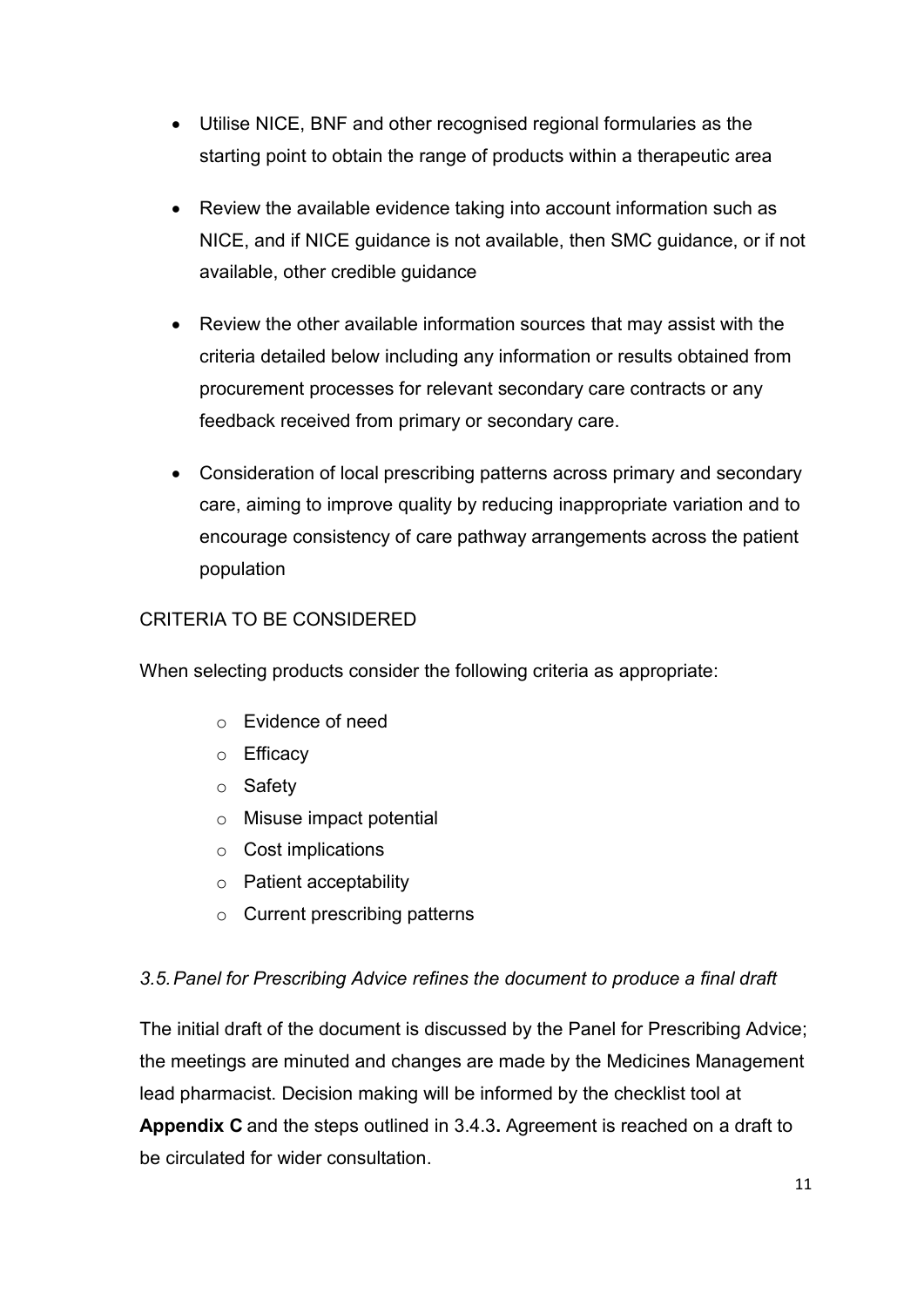#### *3.6.Consultation*

The draft formulary chapter/prescribing guidance will be emailed to Trust Chief Executives for onward dissemination to HSC Trust Drug and Therapeutic Committees requesting feedback on areas relevant to their expertise. A cover paper will be included with the draft document **(Appendix D).** This is a 6 week consultation period.

The draft formulary chapter/prescribing guidance will be also emailed to Association of British Pharmaceutical Industry NI (ABPI) and Ethical Medicines Industry Group (EMIG) for onward distribution to member pharmaceutical companies requesting feedback on factual inaccuracies and scientific interpretation only. This is a 6 week consultation period.

After the consultation process, a final draft is agreed by the Panel for Prescribing Advice. The Medicines Management office will then send the final draft to the Northern Ireland Prescribing Guidance Editorial Group, with a summary of the process used to develop the document **(Appendix E).**

The Prescribing Guidance Editorial group will be chaired by the HSCB Head of Pharmacy and Medicines Management in the first instance and will include

- 1. Trusts 5 nominated representatives (via Chief Executives)
- 2. Primary Care 5 GPs from HSCB and 1 appointed community pharmacist
- 3. Patient and Clients 1 nominee from Patient and Client Council
- 4. A senior pharmacist from HSCB
- 5. A medical adviser (public health) from PHA
- 6. Regional Medicines Information Lead.

The group will be supported by the HSCB Medicines Management Team.

The roles and remit of the Prescribing Guidance Editorial Group are included in **Appendix G.**

*3.7.Prescribing Guidance Editorial Group reviews final draft and signs off:*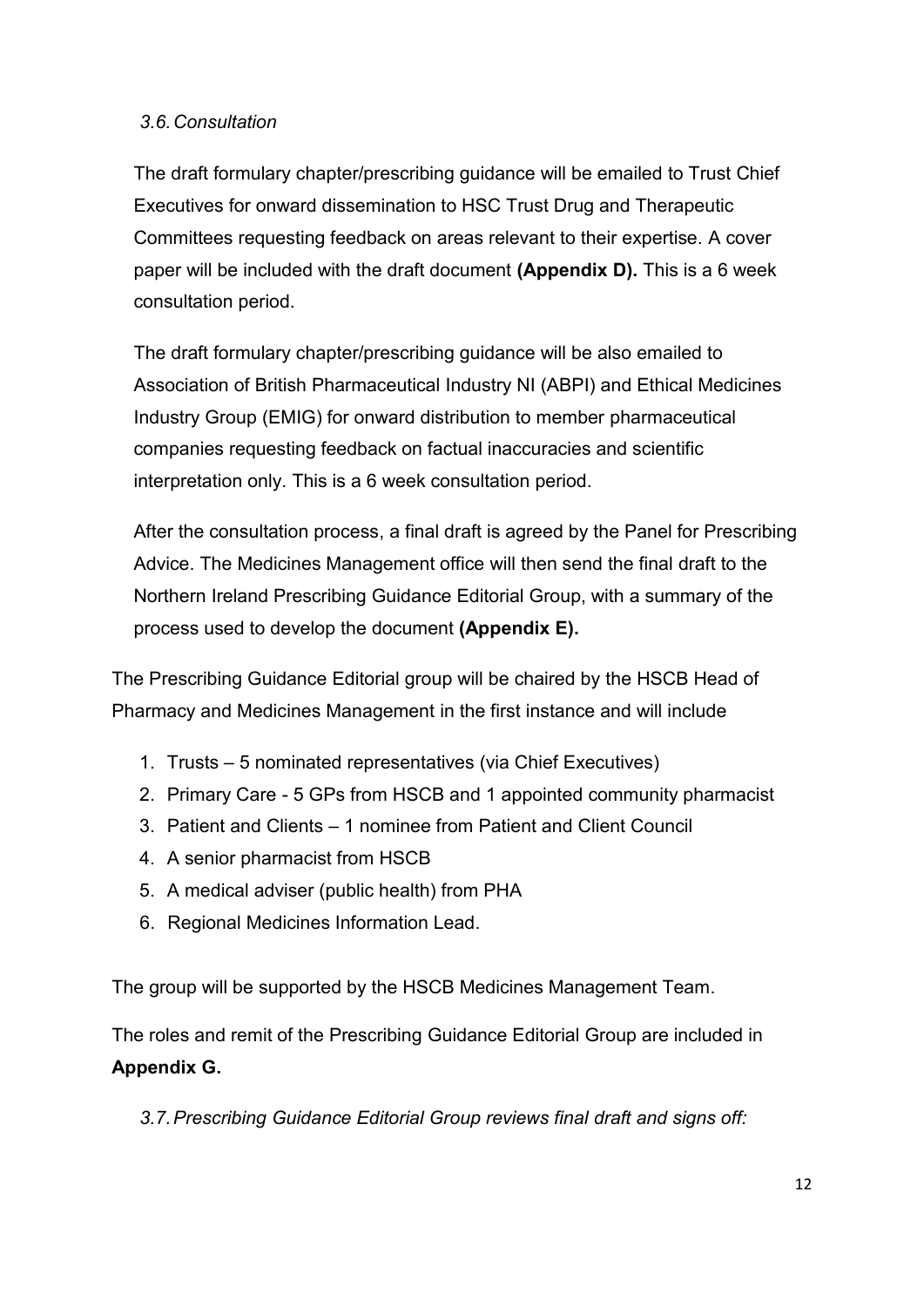*-that the approved process to develop the document was followed*

*-that the clinical content is appropriate.*

The Prescribing Guidance Editorial Group will meet on a quarterly basis; meetings will be noted and the minutes, along with a table of decisions in relation to specific drugs, will be published on the Medicines Management website.

# *3.8.Final version emailed to the Trust D&T Committees seeking agreement to apply document*

Trust D&T Committees should complete **Appendix F** to confirm agreement to apply document within their Trust (ideally all, but a majority of Trusts is acceptable).

*3.9.Final version emailed to the Medicines Management Commissioning Team for noting*

The final version of the document will be emailed to Medicines Management Commissioning Team for noting.

# *3.10. Medicines Management Office prepares letter and the document is issued under HSCB name by the relevant Director(s)*

Once Medicines Management Commissioning Team has taken note of the document, it will be issued by the HSCB in paper and/or electronic formats with monitoring and audit as appropriate. New and updated formulary chapters will be uploaded to the NI formulary website.

# **Applications for Inclusion of a Drug in Formulary Chapter/Prescribing Guidance**

**3.10** Applications for new drug submissions will normally be considered at least six months after publication of a formulary chapter/prescribing guidance. Practitioners, HSC Trusts or the Pharmaceutical Industry can apply for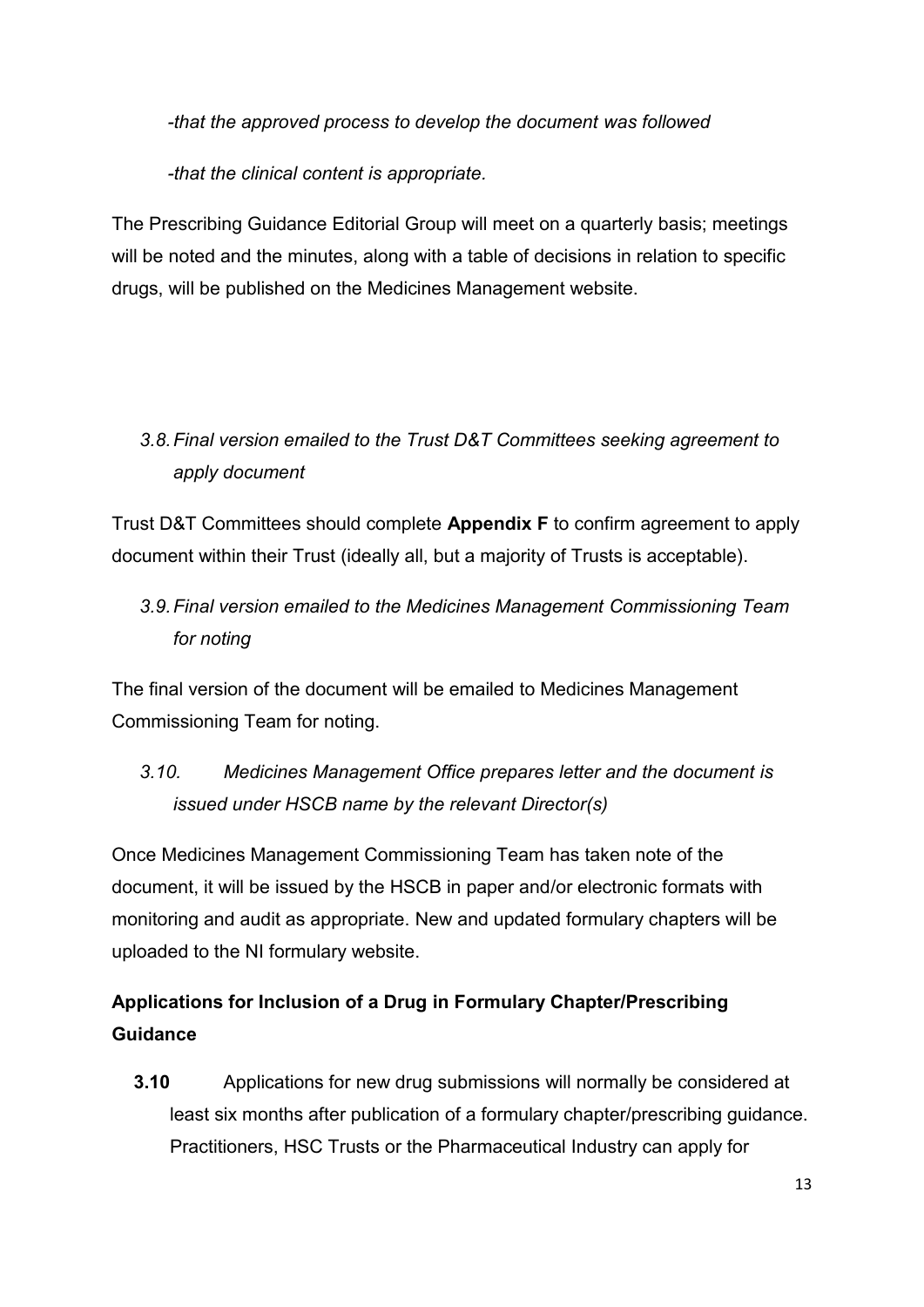consideration of any new medicine or indication to be included in the formulary chapter/prescribing guidance. Applications forms for this process can be found in **Appendix H (Pharmaceutical Industry) and I (clinicians**). Decision making will be informed by the checklist tool **Appendix C**. Applications will be considered in line with the 'Prescribing Guidance Editorial Group Process for Dealing with New Drug Submissions' found in **Appendix J**

Regular updates on prescribing guidance/formulary chapters completed will be provided by the Medicines Management Team to key stakeholders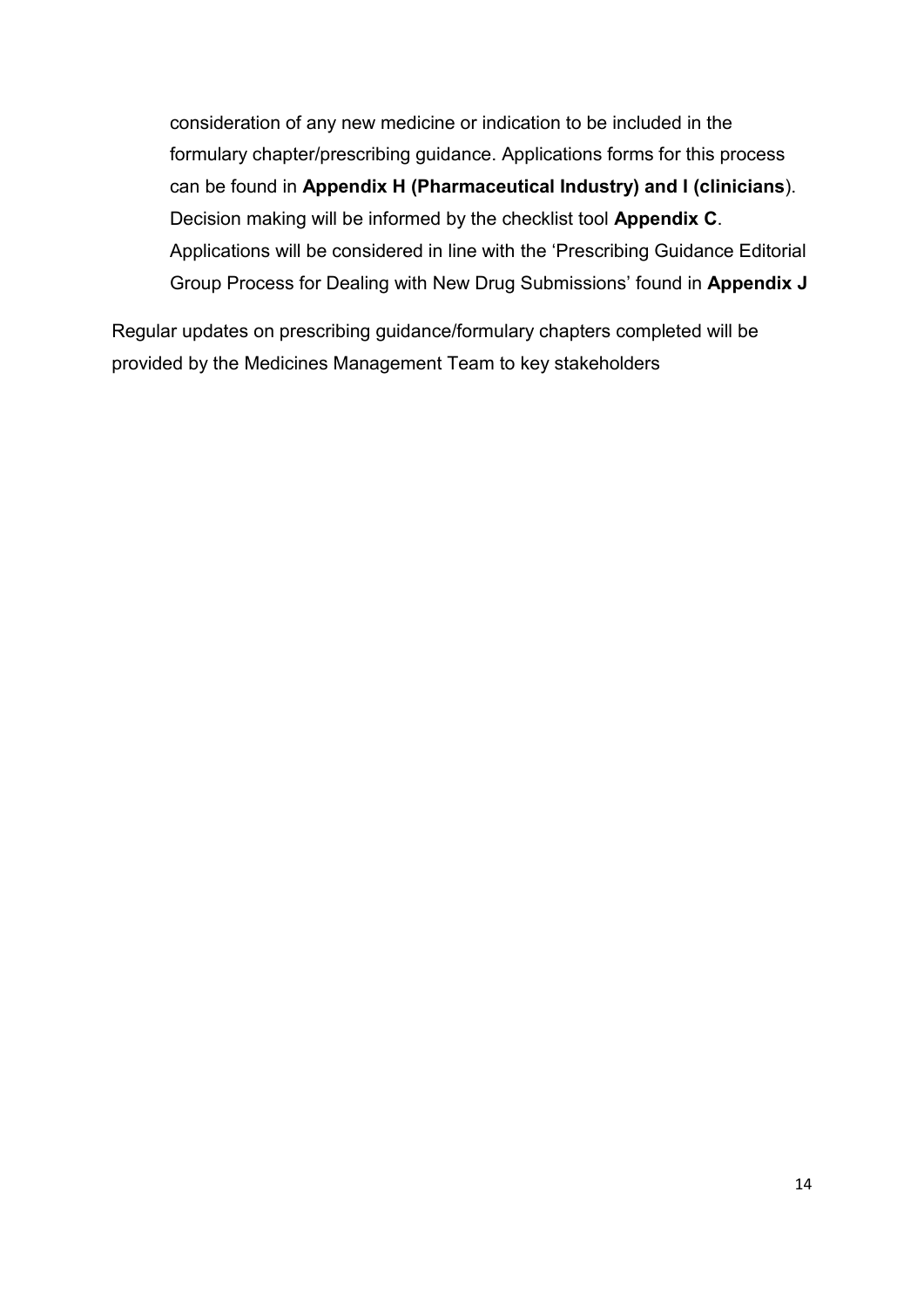#### **4. Implementation and Monitoring**

4.1 MMCT will monitor the trends in prescribing of approved medicines. The HSC Board Medicines Management Team will develop a baseline position with respect to prescribing choices and will monitor uptake to determine impact of the formulary chapter/prescribing guidance. Reports on individual prescribing practice will continue to be made available to GPs and other prescribers, and to secondary care consultants when available.

4.2 MMCT will report progress and trends through the Commissioning Programme Board to the Senior Management Team of HSCB and, as required to the Governance Committee of the HSC Board.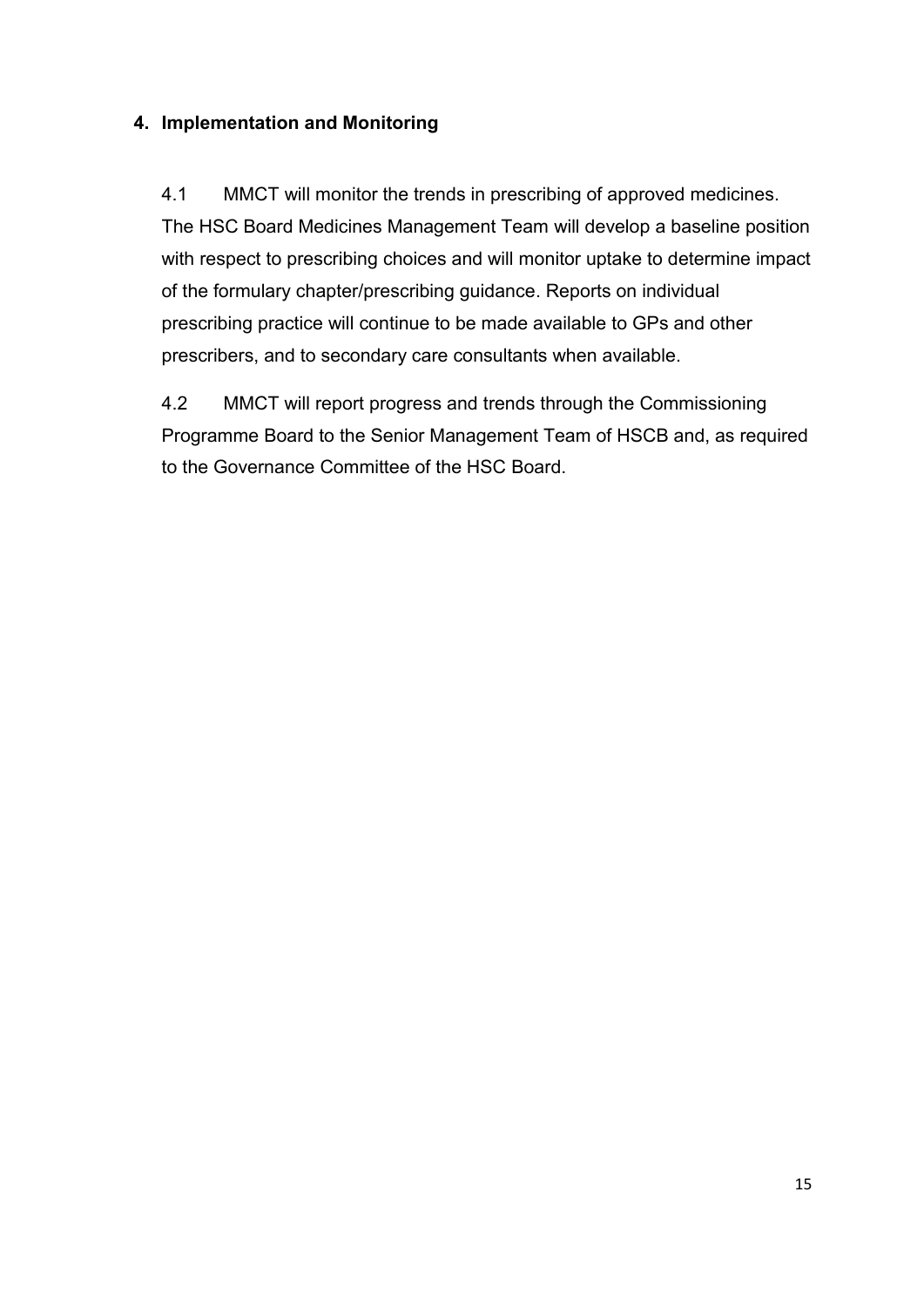#### **5 Review**

5.1 The formulary chapter/prescribing guidance will be reviewed and updated by the Medicines Management Team. A process of review is proposed which takes into account reactive review (where evidence has changed) and proactive review (where existing guidance is reviewed on an ongoing basis).

#### **Reactive Review**

5.2 Minor amendments are those which do not require a change in drug choice. The outcome of the review may involve:

- -Updated/amended prescribing note
- -New prescribing note
- -New caution
- -Updated/amended dose

Minor amendments will be actioned by the Medicines Management Information Team. Changes are circulated electronically to the Prescribing Guidance Editorial Group for comments and approval where appropriate. Changes are made and uploaded to the NI Formulary website

5.3 Significant amendments include those which may be a result of the following:

- NICE CG or TA which significantly impacts on current prescribing practice
- Drug withdrawals or significant MHRA safety warning

The outcome requires a change in formulary drug – addition of new drugs or a deletion of existing drugs. A significant review of Prescribing Notes is also required.

These will be actioned by the Medicines Management Information Team who will propose changes and circulate electronically and/or table at the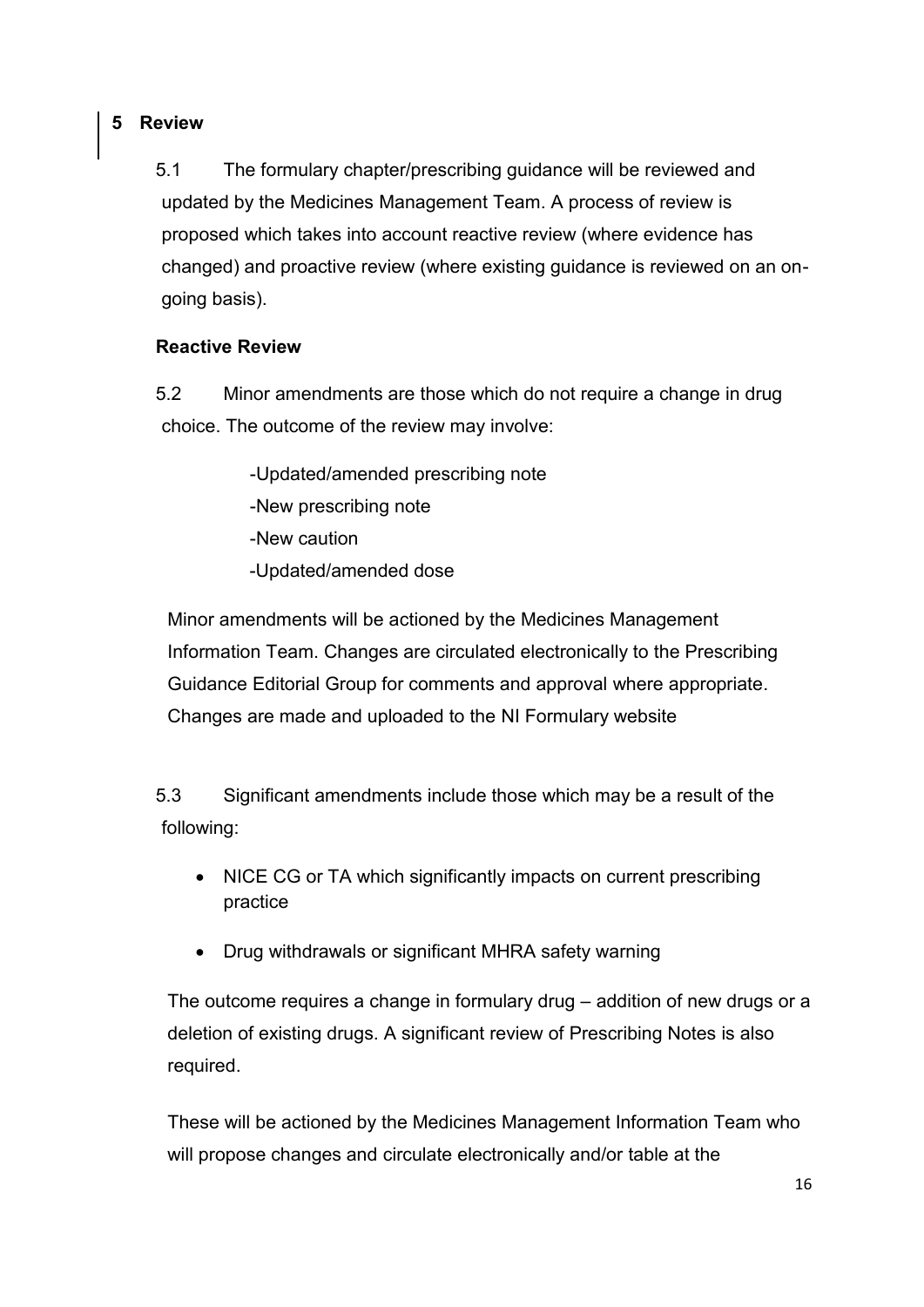Prescribing Guidance Editorial Group for discussion. If the Prescribing Guidance Editorial Group feel it is appropriate, advice is sought from a Panel for Prescribing Advice (which may need to be reconstituted/reformed). The Panel for Prescribing Advice may make minor changes or advise a redraft.

Following revisions and usual consultation, the Prescribing Guidance Editorial Group will provide the final approval of revised formulary chapter/prescribing guidance. Decisions will be noted and shared on the Medicines Management website.

#### **Proactive Review**

- 5.4 Each formulary chapter/prescribing guidance will be reviewed approximately every 2-3 years. The process for developing formulary chapters/prescribing guidance will be used in the proactive review process.
- 5.5 The revised formulary chapter/prescribing guidance will be updated, version control record updated and uploaded to the HSC Board and/or NI Formulary website.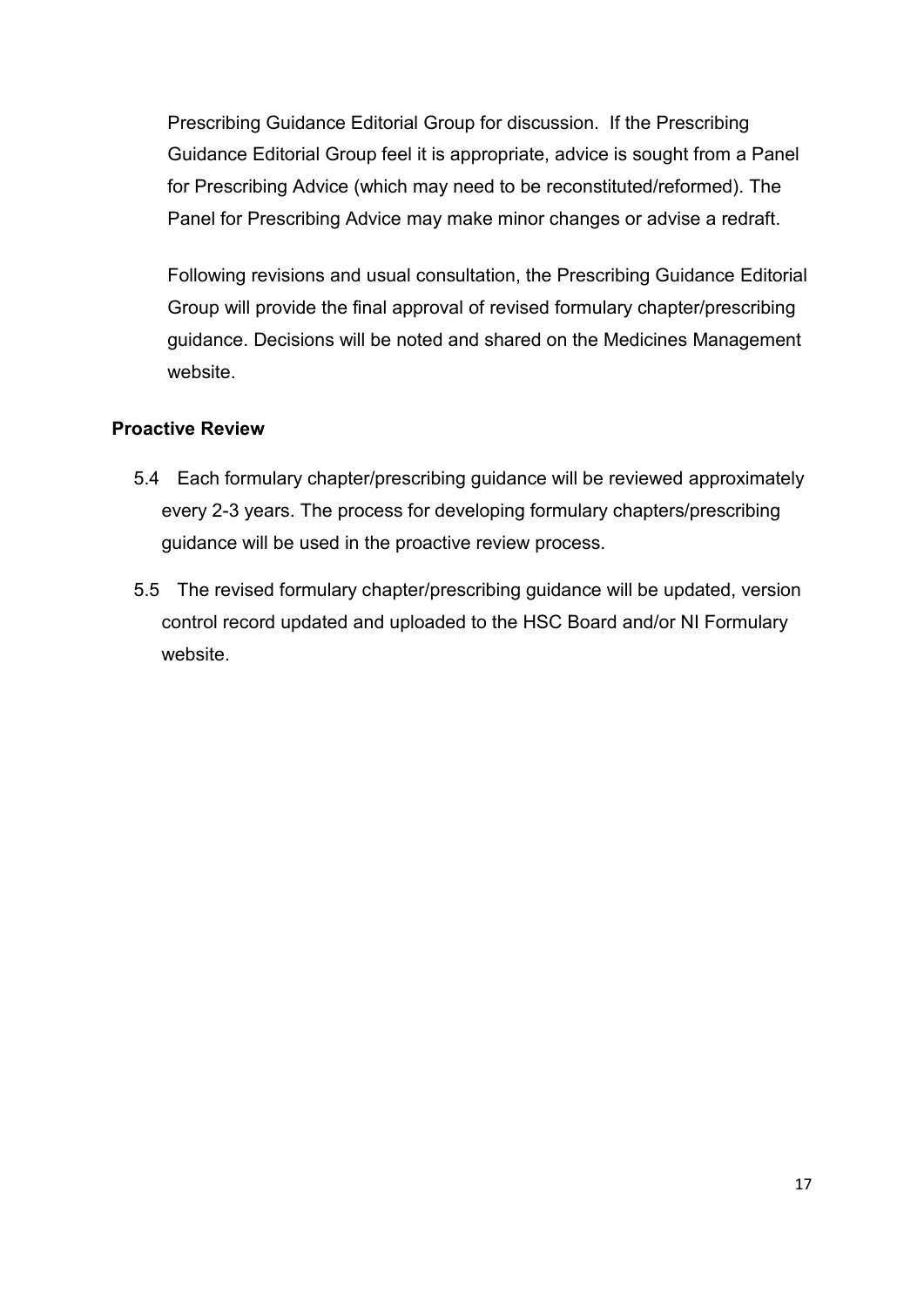#### **6 Appeal**

- 6.1 The decision of the Prescribing Guidance Editorial Group can be appealed if it is felt that the decision reached did not follow the published HSCB and PHA Process for Developing Prescribing Guidance.
- 6.2 An appeal must be lodged within 20 working days of publication of the formulary chapter/prescribing guidance or decision made and must detail the aspect of the process that was not followed and the grounds to support this contention.
- 6.3 The appeal will be assessed by a panel consisting of three members as follows:
	- Head of Corporate Services (chair)
	- Director of Integrated Care (where a GP has requested a decision be reviewed, the Director of Finance rather than the Director of Integrated Care will sit on the Panel)
	- Non-executive member of HSC Board or PHA Board
- 6.4 The Appeal Panel's role is to consider the process followed by NI Prescribing Guidance Editorial Group, not to hear new or different evidence.
- 6.5 The Appeals Panel will either:
	- 6.5.1 Uphold grounds for the appeal and ask MMCT to initiate a review; or
	- 6.5.2 Allow the determination of the Prescribing Guidance Editorial Group to stand.
- 6.6 The decision of the Appeal Panel will be communicated to the requestor of the appeal, the Panel for Prescribing Advice and the Prescribing Guidance Editorial Group and posted on the Medicines Management website within 5 working days.
- 6.7 Notwithstanding this process, requestors who are dissatisfied may make a complaint through the Board.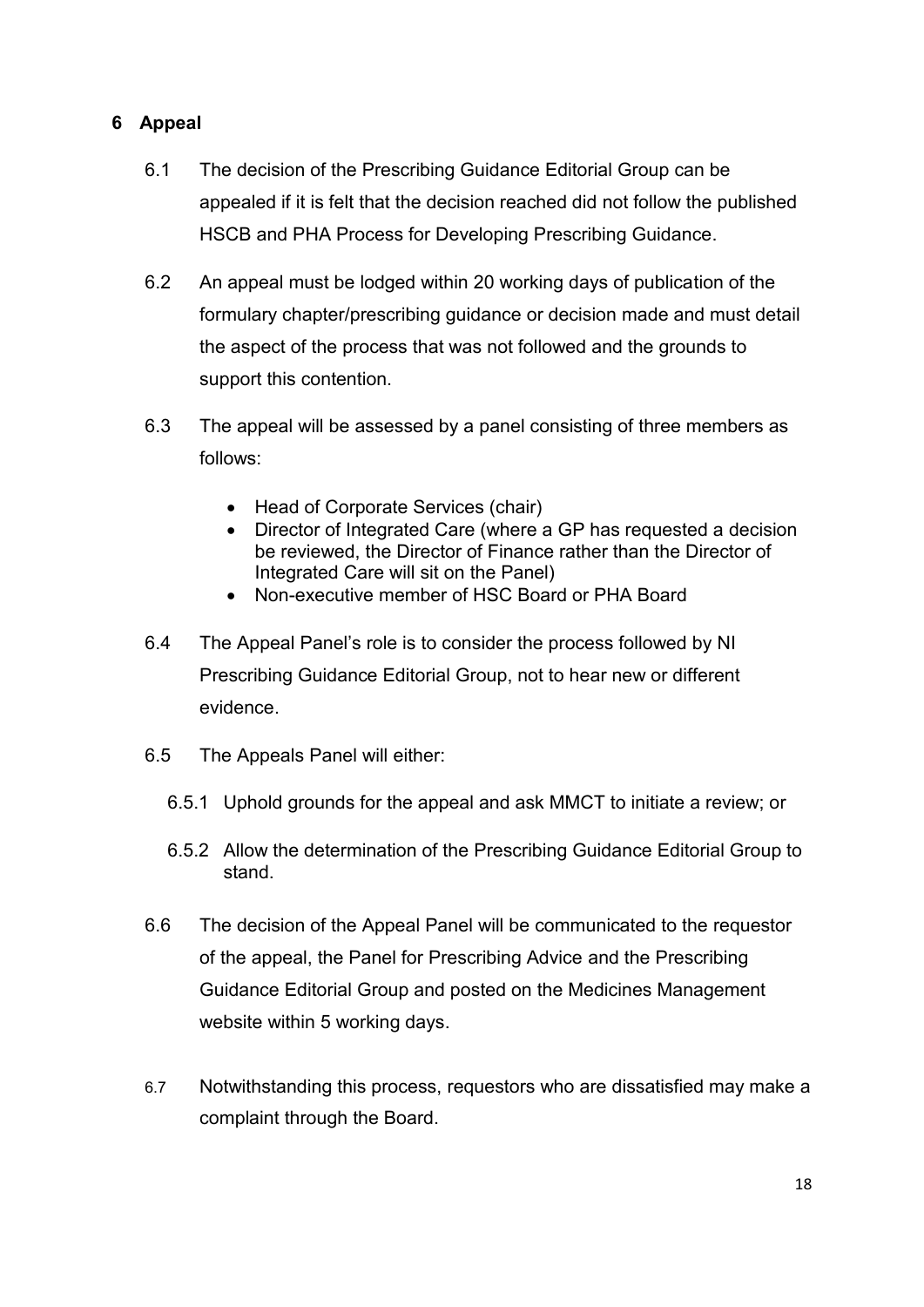#### **Appendix A**

#### **MMCT Proposal Template**

Formulary Chapter/Prescribing Guidance Topic

What formulary chapter/prescribing guidance is already available?

Why is formulary chapter/prescribing guidance required?

What type of organisations, staff and other inputs are needed on the Panel for Prescribing Advice which will develop the formulary chapter/prescribing guidance ?

Is there a deadline by which the formulary chapter/prescribing guidance is required, and why?

| Your name                                                                                                                                   |  |
|---------------------------------------------------------------------------------------------------------------------------------------------|--|
| Your title                                                                                                                                  |  |
| Your email address<br><u> 1980 - Jan Sterling von Berling von Berling von Berling von Berling von Berling von Berling von Berling von B</u> |  |
| Your telephone number                                                                                                                       |  |
| Date                                                                                                                                        |  |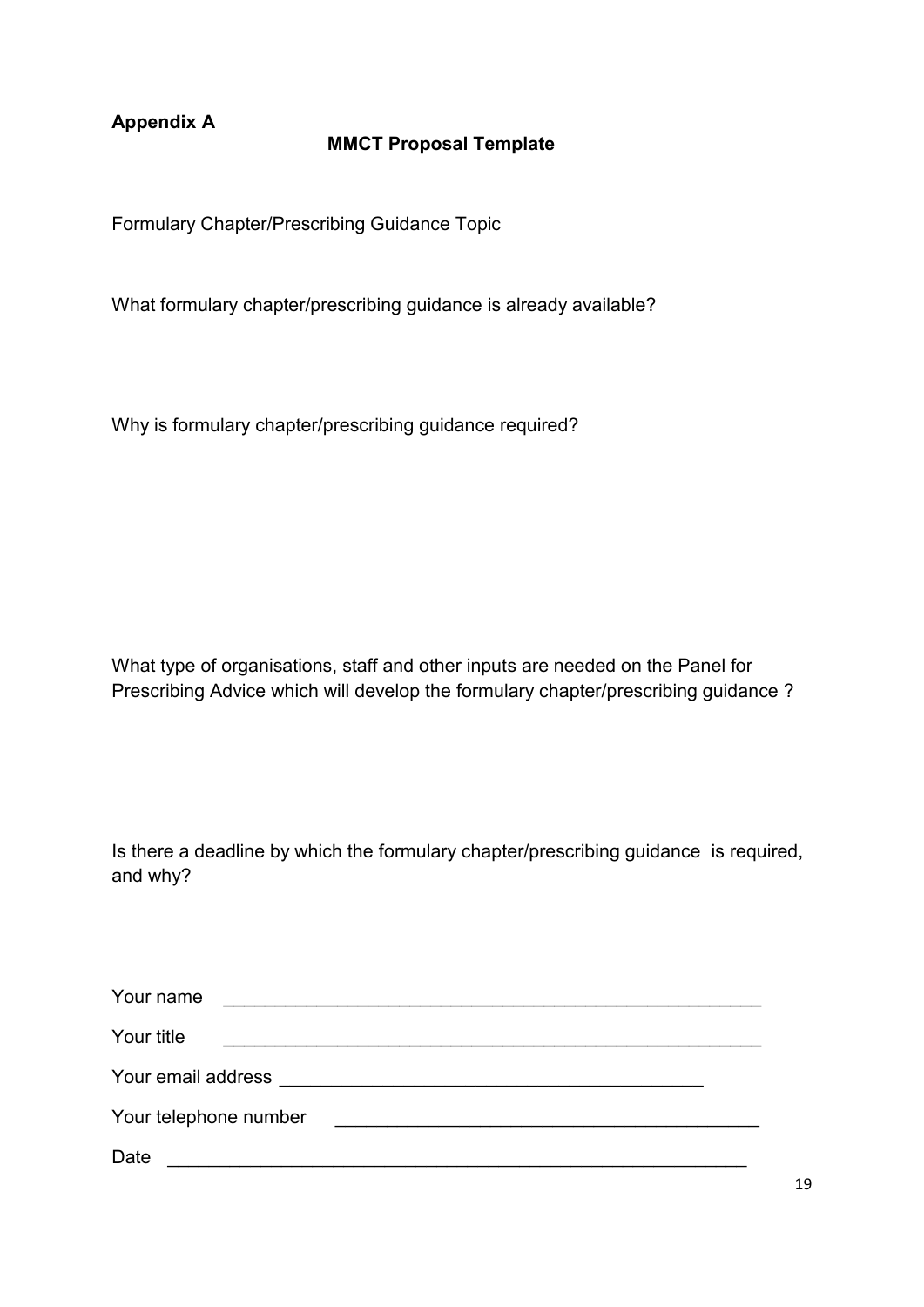#### **Appendix B**

#### **DECLARATION OF INTERESTS AND RECEIVED HOSPITALITY**

| Declared interest or received hospitality                                                                                                                                                                                                                                                                            | <b>Please state</b>     |
|----------------------------------------------------------------------------------------------------------------------------------------------------------------------------------------------------------------------------------------------------------------------------------------------------------------------|-------------------------|
| Directorships, including non-executive<br>Directorships held in private companies or PLCs<br>(with the exception of those of dormant<br>companies)                                                                                                                                                                   |                         |
| Ownership, or part ownership, by self, spouse or<br>partner, of private companies, businesses or<br>consultancies held likely or possibly seeking to do<br>business with the NHS                                                                                                                                     |                         |
| Majority or controlling share holdings in<br>organisations likely or possibly seeking to do<br>business with the NHS                                                                                                                                                                                                 |                         |
| A position of authority in a charity or voluntary<br>body in the field of health and social care                                                                                                                                                                                                                     |                         |
| Any connection with a voluntary or other body<br>contracting for NHS products or services<br>including:                                                                                                                                                                                                              |                         |
| share holdings or other interests in<br>$\bullet$<br>pharmaceutical companies<br>receipt of departmental, staffing or<br>personal sponsorship from the<br>pharmaceutical industry<br>engagement by the pharmaceutical<br>industry to provide advice, undertake<br>presentations, lectures or tours of<br>instruction |                         |
| Any received hospitality exceeding £100 (this<br>figure is for guidance purposes)                                                                                                                                                                                                                                    |                         |
| Name:                                                                                                                                                                                                                                                                                                                | Emploving organisation: |

Signed: Signed: Signed: Signed: For the year to date:

ploying org،

Declaration of interests will be handled in line with the Board's Standing Orders (7.3.1) [http://www.hscboard.hscni.net/board/HSCB%20Standing%20Orders%20-](http://www.hscboard.hscni.net/board/HSCB%20Standing%20Orders%20-%20March%202013%20PDF%201-37MB.pdf) [%20March%202013%20PDF%201-37MB.pdf](http://www.hscboard.hscni.net/board/HSCB%20Standing%20Orders%20-%20March%202013%20PDF%201-37MB.pdf)

**Return to: Medicines Management Information Co-ordinator HSCB Pharmacy and Medicines Management Team 2 Franklin Street Belfast BT2 8DQ**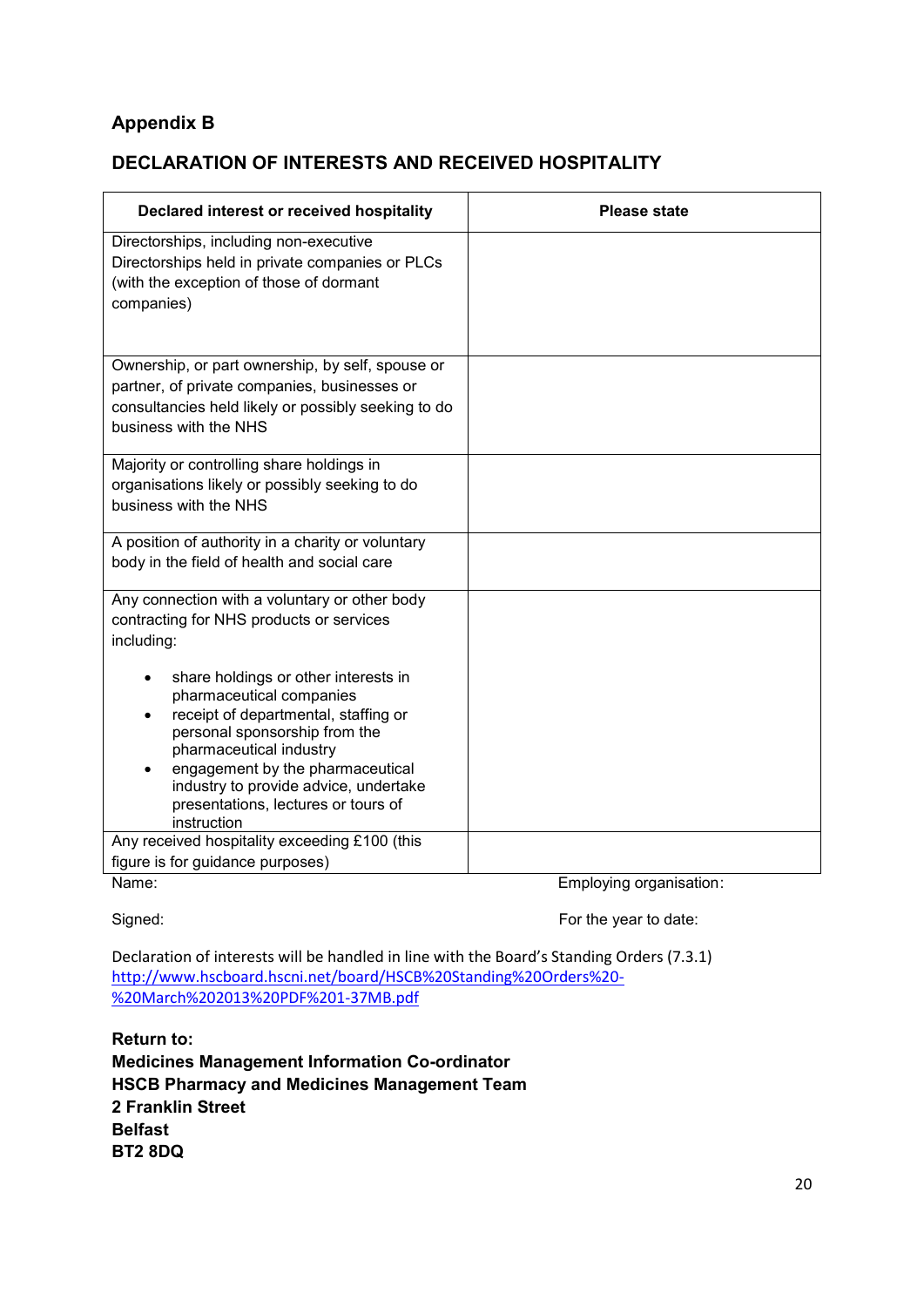## **Appendix C Checklist Tool for Prescribing Decision Making**

Adapted from: A Prescription for Improving Drug Formulary Decision Making, Volume 9 Issue 5 May 2012, [www.plosmedicine.org](http://www.plosmedicine.org/)

### **A. Evidence of need**

### **Is there a compelling need to add the drug to our formulary/prescribing guidance?**

- What is the prevalence and importance of the condition the drug is intended to treat? What is the relevance of this drug to our population? Are there special subpopulations for which there may be a compelling need?
- What are the demonstrated shortcomings of existing therapy? Is there evidence that this drug overcomes problems in safety, efficacy, acceptability, or convenience that characterise existing therapy?
- What role does this drug play in addressing this need? What are the European Medicines Agency (EMA), or other international agencies' approved indications? What other claims for the drug are being made?
- What other therapeutic approaches (including non-drug alternatives) might reasonably be pursued instead?
- Is the drug needed for all the venues/settings for which it is being requested

## **B. Efficacy**

#### **What is the evidence to support the claims for this drug?**

- What is the quality and strength of the evidence supporting the efficacy claims? How well designed are these studies?
- Are the claims (both on- and off-label) being made for this drug supported by the data presented?
- How relevant is the population in the published studies to our population and patients in whom it is likely to be used? Were patients like those we treat included in the clinical trials used to gain EMA, or other governmental regulatory approval, and will the drug's use likely be similar to patients where benefit is proven?
- To what extent are the benefits based on surrogate measures (i.e., haemoglobin A1c, low-density lipoprotein [LDL], serum sodium) rather than clinically relevant outcomes (e.g., mortality, quality of life, strokes)?
- Does the published (or unpublished) literature contain conflicting evidence about efficacy? Is there suggestion of selective publication, or selective sharing of only more favourable studies by those advocating formulary addition?
- What is the ''marginal efficacy''—efficacy above and beyond other therapeutic alternatives?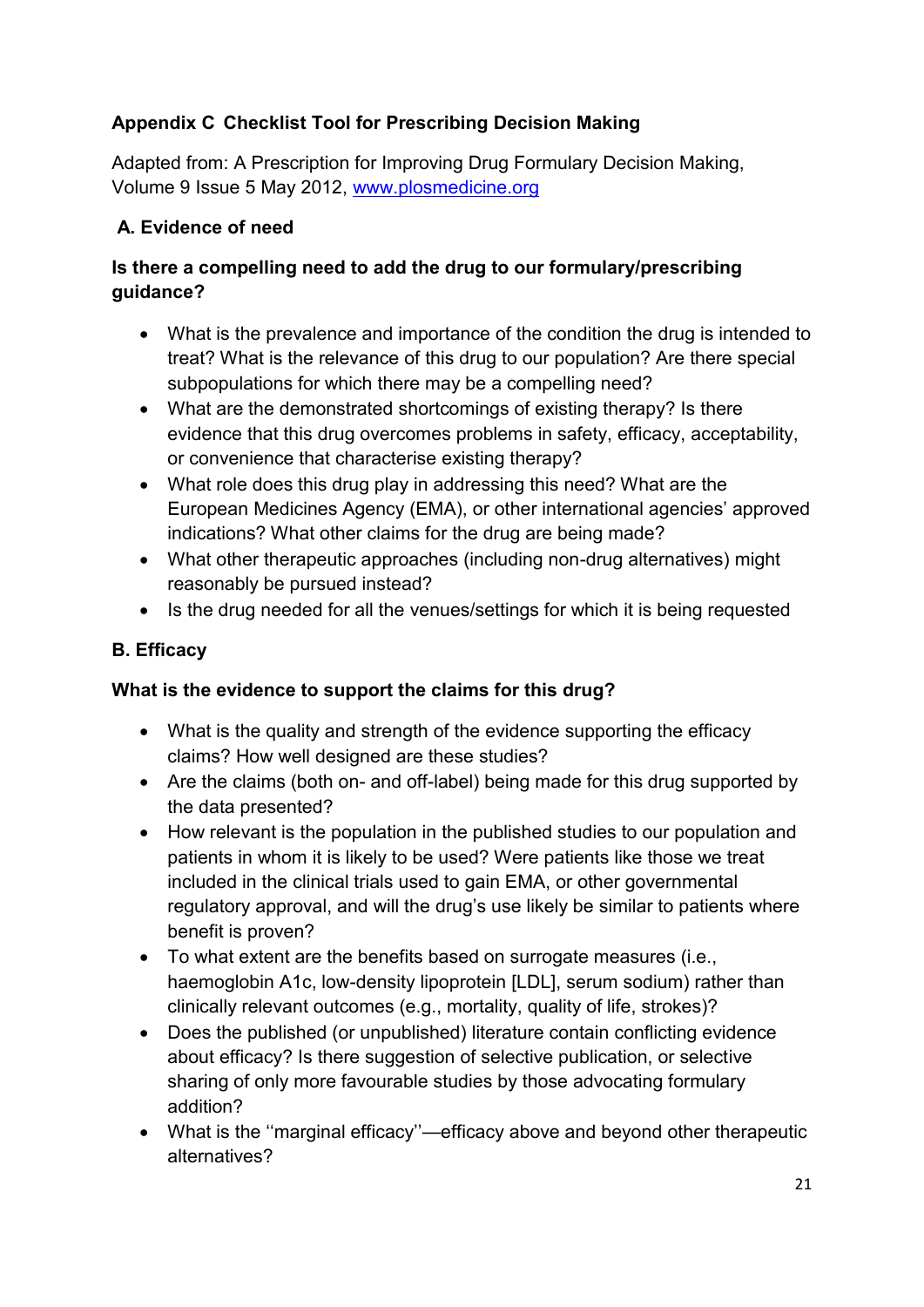Do the efficacy studies use proprietary or manufacturer-developed scales that may bias the findings to give favourable results (e.g., specialised, manufacturer-developed quality of life instruments targeted to be responsive to the effects of a particular drug)?

## **C. Safety**

#### **What safety issues need to be considered?**

- Is there a potential for look-alike, sound-alike name errors raised by or reported for this drug?
- Are there safety issues surrounding the administration or preparation requirements?
- What is the adequacy of the experience with the drug? What are the number and types of patients studied? How long has the drug been used to assure there is a demonstrated safety track record (since many adverse effects only appear after 5–10 years of use)?
- Are there suggestions of early warning signals (either in the literature, unpublished studies or reports, or theoretical concerns based on class effects) of potential safety concerns (e.g., reports of hepatotoxicity, nephrotoxicity, or drug–drug interactions, QT prolongation) that may be a red flag, cautioning against moving too quickly to approve the drug?
- What patient monitoring or other special precautions (e.g., pregnant women, renal insufficiency), are needed or required to use the drug safely? How difficult will it be for practitioners to comply with needed monitoring, and how likely are they to perform adequately?
- How strong is the evidence of this drug's safety compared to other drugs in its class, or other drugs for the same indication currently on the market? What are the anticipated types of adverse events? How do the frequency, severity, preventability, and ameliorability of these adverse events compare across alternative drugs for this indication?

#### **D. Misuse impact potential**

#### **If placed on the formulary/prescribing guidance, what is the potential for misuse or overuse?**

- Is the drug subject to intensive marketing to either consumers or prescribers for questionable and/or off-label indications that may lead to excessive or inappropriate use?
- Is there evidence or worry that the drug will be subject to excessive or unrealistic patient demand and expectation? Are there concerns that advertising will play a role in patient demand? Are industry-funded patient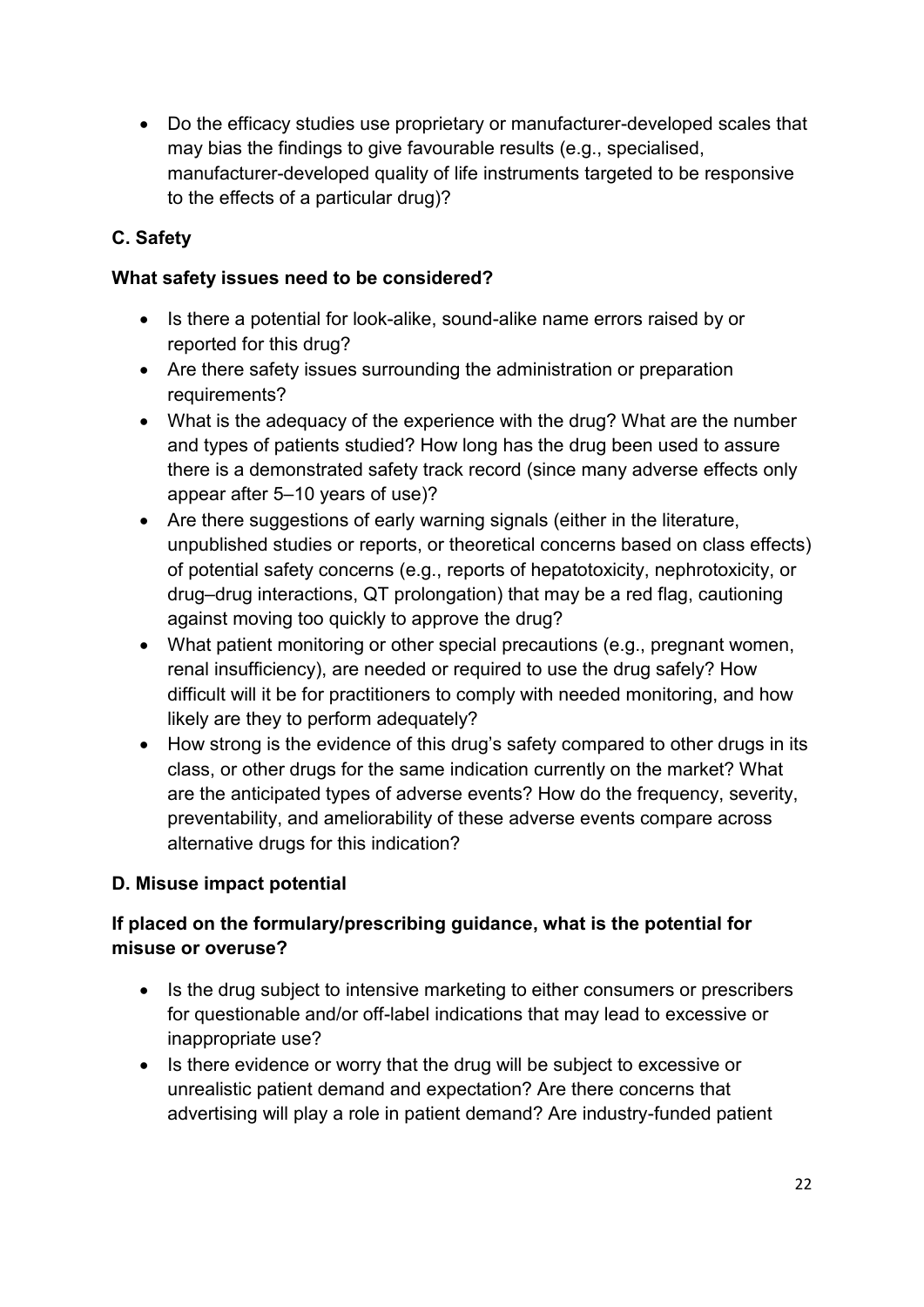advocacy groups aggressively lobbying for the drug, possibly creating pressures for premature or overuse?

- Is there uncertainty or difficulty in accurately diagnosing the condition that is the indication for this drug, leading to potential overuse or inappropriate use of the drug?
- Are there concerns for widespread "off-label" usage?
- Might the expansion of indications to new manufacturer-promoted syndromes play a role in this drug's usage and potential for overuse?
- Is there experience (in HSC or published literature) with similar drugs and situations suggesting there may be overuse of this agent?
- Is there evidence that any of the active ingredients in the drug is addictive or habit forming?

## **E. Cost Implications**

#### **Can we justify the cost of this drug?**

- How much will it cost? Are there other relevant costs such as additional preparation, storage, administration, monitoring, or other downstream costs beyond simple acquisition costs?
- What is the cost and burden of additional monitoring requirements in safely using this drug?
- What are the comparative costs of other alternatives (e.g., are generics available)?
- Will a competitor/comparable drug soon become available generically?
- If there is an added cost associated with using this drug, is there a significant clinical benefit that justifies the added expense?
- What other pricing issues (rebate deals, market share or exclusivity requirements, some of which may not be transparent) may impact purchasing this drug for patients in NI? Will the price be raised later once we switch over to this drug (''bait and switch'' pricing tactics)?
- What costs are involved in switching patients currently on another drug that we may be substituting this medication for (additional visits, monitoring)?
- How do the acquisition and above additional costs compare to evidence of cost savings (reduction in admissions, other expenditures)?

#### **F. Decision-making information, calculations, timing, and process**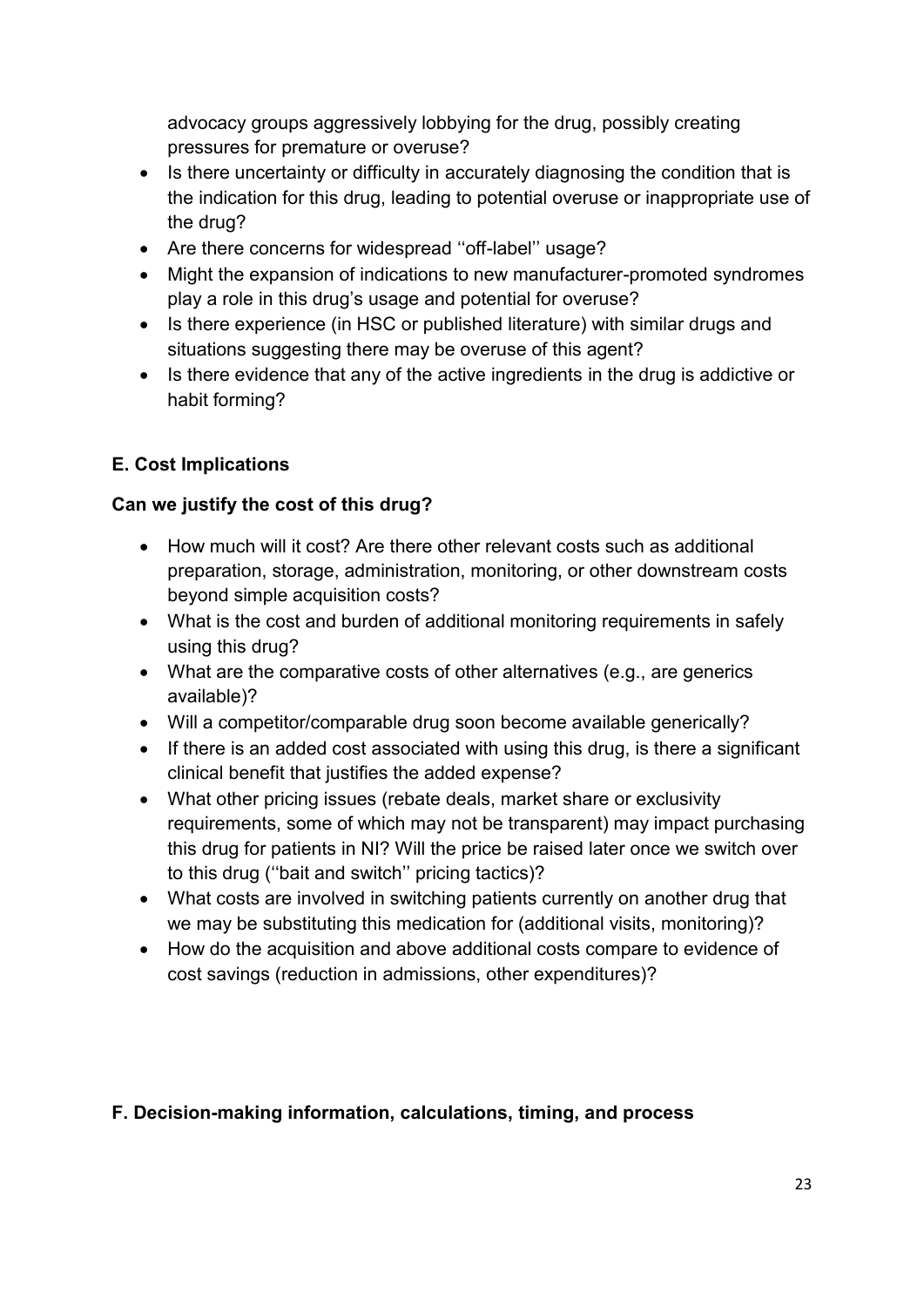#### **What is the strength and quality of evidence and information available to the Group?**

- What is the source (i.e., from pharmaceutical sales representative versus independent review), completeness, timeliness, and quality of the information the Group has available to make a decision at this time?
- Has an independent drug monograph review been prepared for the Group (e.g., by a pharmacist or drug information service)? If yes: Are the monograph and other information upon which decisions are being made adequate, or are there unanswered questions (such as those raised in this document) that require additional information?
- Are there reviews by other formulary or guideline committees or international drug bulletins whose judgments and decisions can also help inform our discussion and decision?
- Are there outstanding questions that may be answered by additional information (e.g., pending research trials) that may warrant deferring a decision?

#### **What is the status and quality of the review process and use in NI?**

- Has the drug previously been reviewed by the Group? If yes what were the issues raised in prior review, discussion, and decision? Was the process a fair and high quality group decision?
- What does the primary care prescribing data indicate re use in Northern Ireland?
- Have the requisite subcommittees and key and knowledgeable specialists been consulted, how have they weighed in on the decision?
- Has there been undue influence or bias impacting the decision-making process? Have all conflicts of interest (financial, research funding) been disclosed related to the requester, committee members, or those involved with evaluating this drug's formulary status (e.g., desire to please a high incomegenerating clinician)?
- What is desirability of approval now versus delaying approval pending additional information?
- Which clinicians should be permitted to use this drug and in what clinical venue?
- Should there be restrictions (e.g., clinical prior approval or other mechanisms) placed on this medication (based on indication, safety, clinical, or cost outcomes)? If so, what should they be and how easily can they be operationalised and made to work effectively minimising administrative burdens?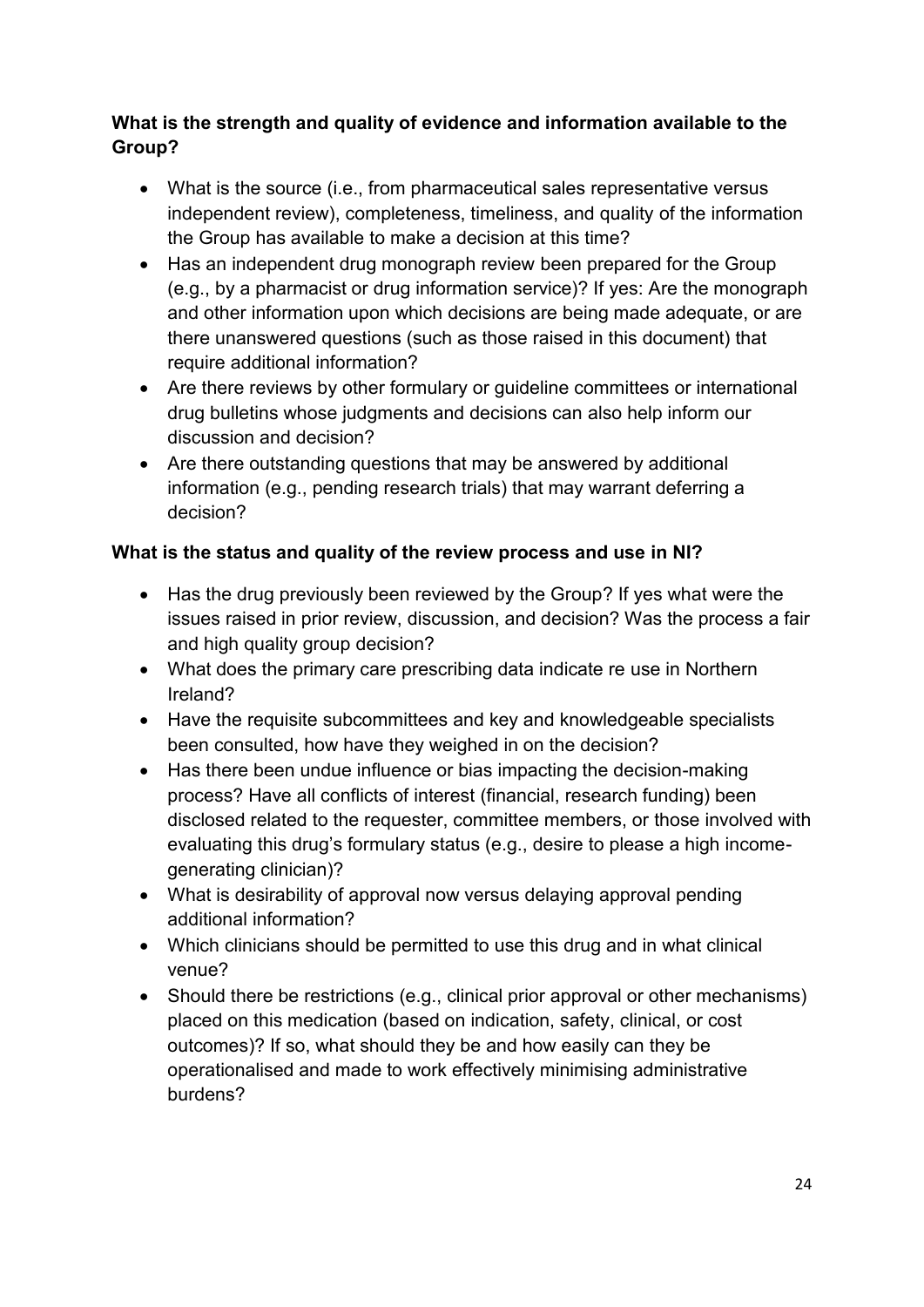Are there guidelines and/or electronic clinical decision support alerts that could help ensure safe and appropriate use of this medication; how can they best be operationalised?

#### **G. Patient acceptability**

- Are there any clinically important drug interactions?
- Are there any particular groups of patients for whom the drug is contraindicated or where it should be used with caution?
- Are there some patients who may particularly benefit?
- What are the considerations from the patient's perspective?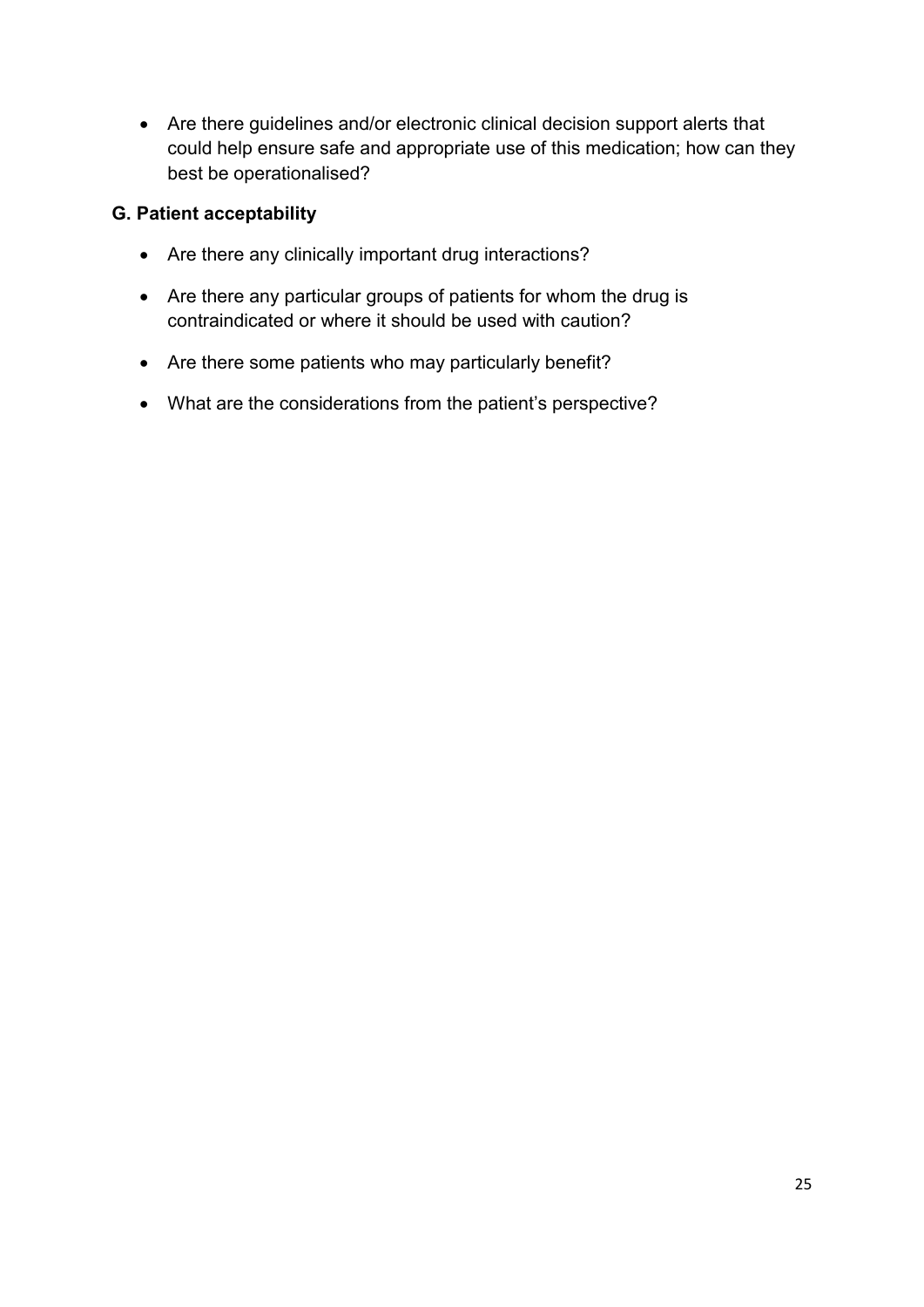**Appendix D Template for Formulary Chapter/Prescribing Guidance Cover Paper**

- **1. Title of Formulary Chapter/Prescribing Guidance**
- **2. Version record control**
- **3. Expected action by Trust Drug & Therapeutics Committees**
- **4. Context/Introduction**
- **5. Panel for Prescribing Advice who developed and signed off Formulary Chapter/Prescribing Guidance including name of Chair**
- **6. Indicate concordance with NICE and specify where document differs from NICE**
- **7. Executive Summary of Formulary Chapter/Prescribing Guidance**
- **8. Equality Implications**
- **9. Financial Implications**
- **10.Recommendation**
- **11.Submitted by/Job Title**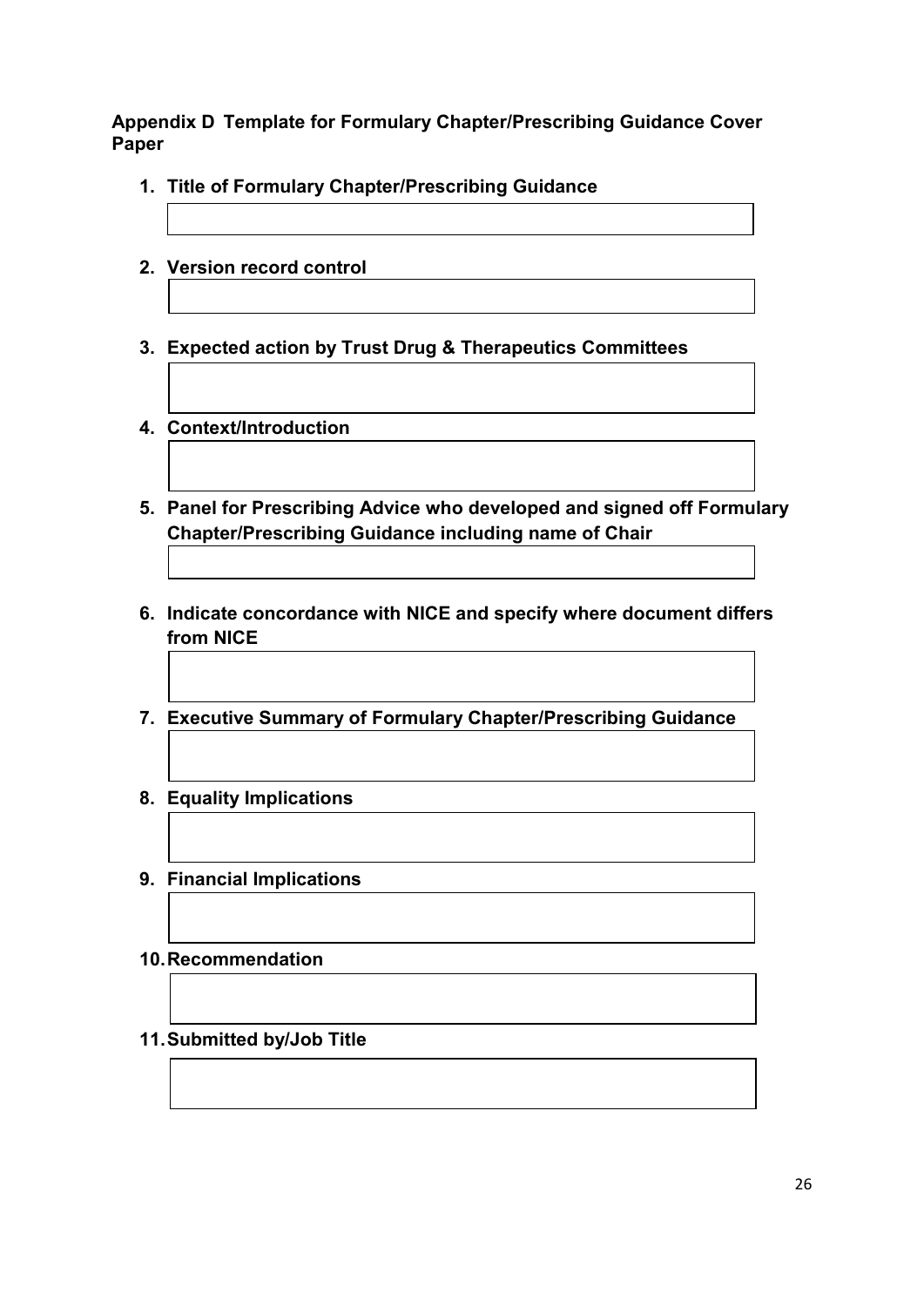# **Appendix E Formulary Chapter/ Prescribing Guidance Process Summary**

| <b>Step</b>                                                                                                   | <b>Process</b>                                                                                                                                                                                                                                                                                                                                     | Date completed |
|---------------------------------------------------------------------------------------------------------------|----------------------------------------------------------------------------------------------------------------------------------------------------------------------------------------------------------------------------------------------------------------------------------------------------------------------------------------------------|----------------|
| Convene or re-<br>convene Panel<br>for Prescribing<br>Advice clinical<br>expertise in the<br>therapeutic area | A letter to each of the 5 HSC Trusts<br>sent seeking nominations for the<br>group<br>GP representation sought from<br>those with a specialist interest in the<br>particular clinical area                                                                                                                                                          |                |
| Date arranged<br>for first meeting<br>of Panel for<br>Prescribing<br>Advice                                   | <b>Medicines Management support</b><br>staff circulate a number of potential<br>dates and meeting booked                                                                                                                                                                                                                                           |                |
| Initial drafting                                                                                              | Initial draft of document produced<br>by Medicines Management<br>Information Team taking into<br>account NICE, other national<br>guidance and other HSC Board<br>quidance where appropriate. Initial<br>draft is shared with the Panel for<br><b>Prescribing Advice for comments</b>                                                               |                |
| First meeting of<br>Panel for<br>Prescribing<br>Advice                                                        | Declaration of interest forms<br>completed and stored for future<br>reference<br>Each section of the document is<br>discussed and relevant changes<br>made                                                                                                                                                                                         |                |
| Consulting                                                                                                    | Draft document to be shared with<br>Trusts (via Chief Executives) for<br>onward dissemination to Drug &<br><b>Therapeutic Committees requesting</b><br>feedback and to the pharmaceutical<br>industry representatives requesting<br>feedback on factual inaccuracies<br>and scientific interpretation only<br>This is a 6 week consultation period |                |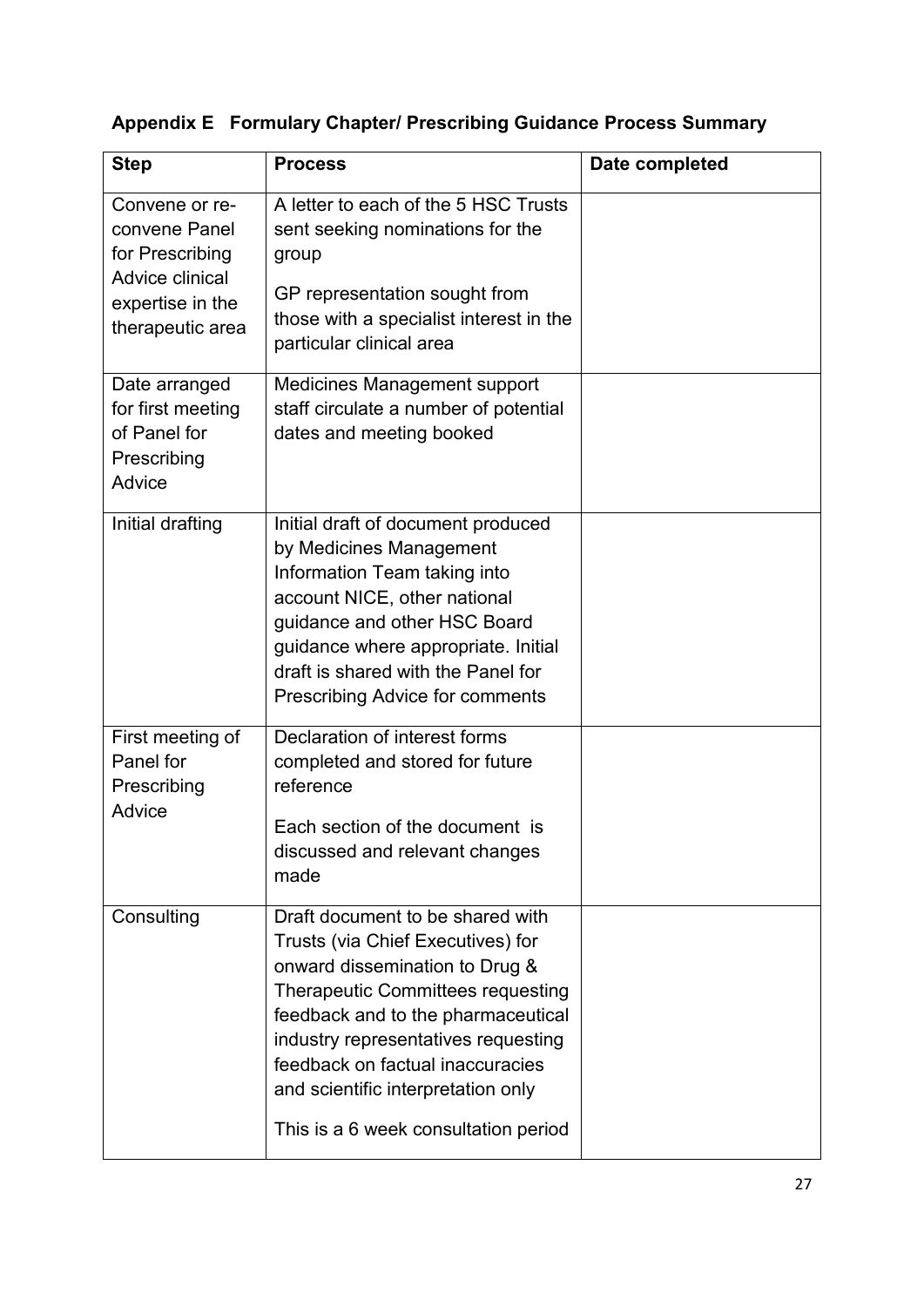| Collation of         | A table is drafted with all responses |  |
|----------------------|---------------------------------------|--|
| responses            | to the consultationthis is            |  |
|                      | circulated to the Panel for           |  |
|                      | Prescribing Advice for discussion at  |  |
|                      | the next meeting                      |  |
| Final drafting       | The Panel for Prescribing Advice      |  |
|                      | meets again, discusses each of the    |  |
|                      | comments and makes decision           |  |
|                      | about these comments; final draft     |  |
|                      | agreed. This final draft is e-mailed  |  |
|                      | to the Northern Ireland Prescribing   |  |
|                      | <b>Guidance Editorial Group</b>       |  |
|                      |                                       |  |
| Agreeing content     | NI Prescribing Guidance Editorial     |  |
|                      | Group agrees and finalises the        |  |
|                      | content of the document               |  |
|                      | Minutes of this meeting are.          |  |
|                      | recorded and published on the         |  |
|                      | Medicines Management website.         |  |
|                      | The decisions made by the Panel       |  |
|                      | for Prescribing Advice to be          |  |
|                      | circulated prior to the meeting and   |  |
|                      | any conflicting opinions can be       |  |
|                      | discussed and clarified               |  |
|                      | Final version is emailed to Trust     |  |
|                      | <b>D&amp;T Committees seeking</b>     |  |
|                      | agreement to apply document           |  |
|                      |                                       |  |
| Approval of          | Final version of document agreed      |  |
| process              | and finalised. Copied to MMCT for     |  |
|                      | noting                                |  |
| <b>Dissemination</b> | Letter issued to Health and Social    |  |
|                      | Care from Health and Social Care      |  |
|                      | Board.                                |  |
|                      |                                       |  |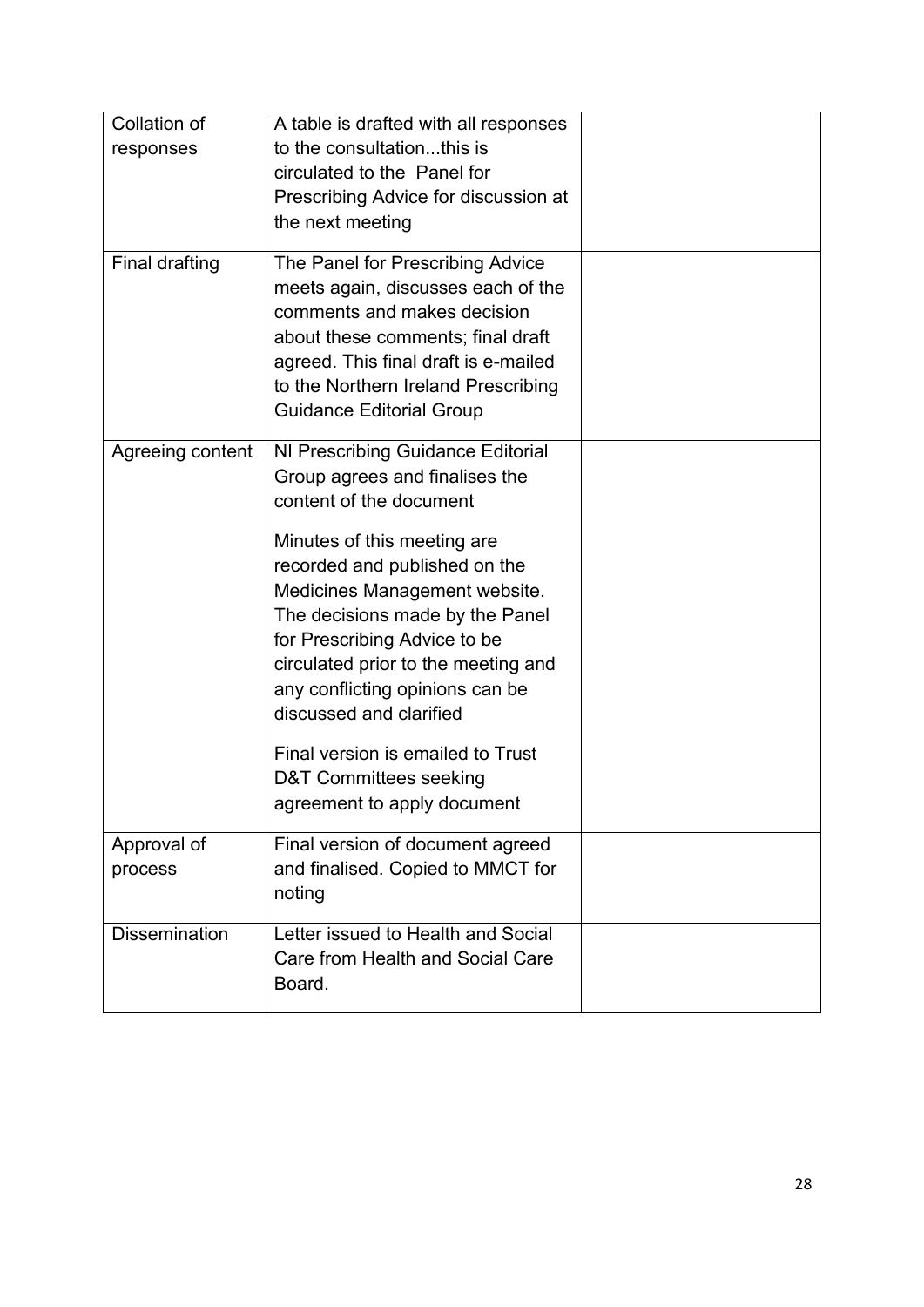#### **Appendix F**

**HSC Trust Drug and Therapeutics Committees' Agreement to Apply Formulary Chapter/Prescribing Guidance Documents** 

**Title of Formulary Chapter/Prescribing Guidance**

**Version Reference:**

**Date received by HSC Trust:**

**Trust**: BHSCT NHSCT SEHSCT SHSCT WHSCT (Please Circle)

**Signature**:

**Date**:

**Agree to Apply/ Do not agree to apply** (please provide details below) (Please Circle)

**Comments**: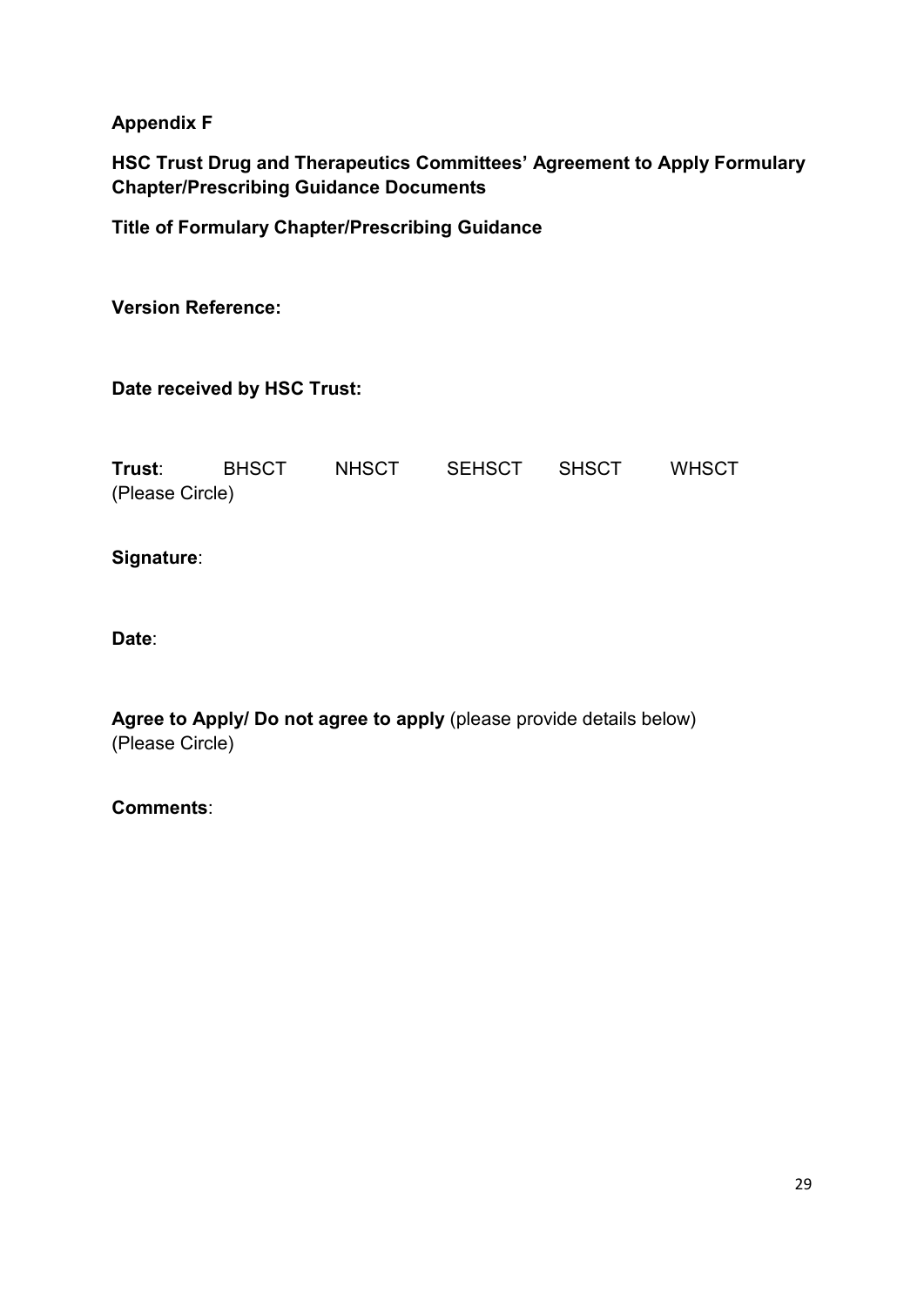### **Appendix G**

#### **Roles/Remit of the Prescribing Guidance Editorial Group**

The title of the group will be the Prescribing Guidance Editorial Group

The aim of the group will be:

- 1. Consider and review the process for developing formulary chapters/regional prescribing guidance
- 2. Provide an assurance that the process has been undertaken robustly and that due process has been followed
- 3. Make decisions on the final content paying full consideration to the consultation responses and the criteria for decision making

The membership of the group will be:

- Chair Head of Pharmacy and Medicines Management, HSCB
- Trusts 5 nominated representatives (via Chief Executives)
- Primary Care 5 appointed GPs and 1 appointed community pharmacist
- Patient and Clients 1 nominee from Patient and Client Council
- A senior pharmacist from HSCB
- A medical adviser (public health) from PHA
- Regional Medicines Information Lead

Quorum will be 9 members

The group will be supported by the HSCB Medicines Management Team

The Group will meet quarterly and meetings will be noted with approved minutes being made publicly available

The Group will be accountable to the HSC Board, via MMCT to the Commissioning Programme Board. A regular report of its activity will be provided to the Commissioning Programme Board.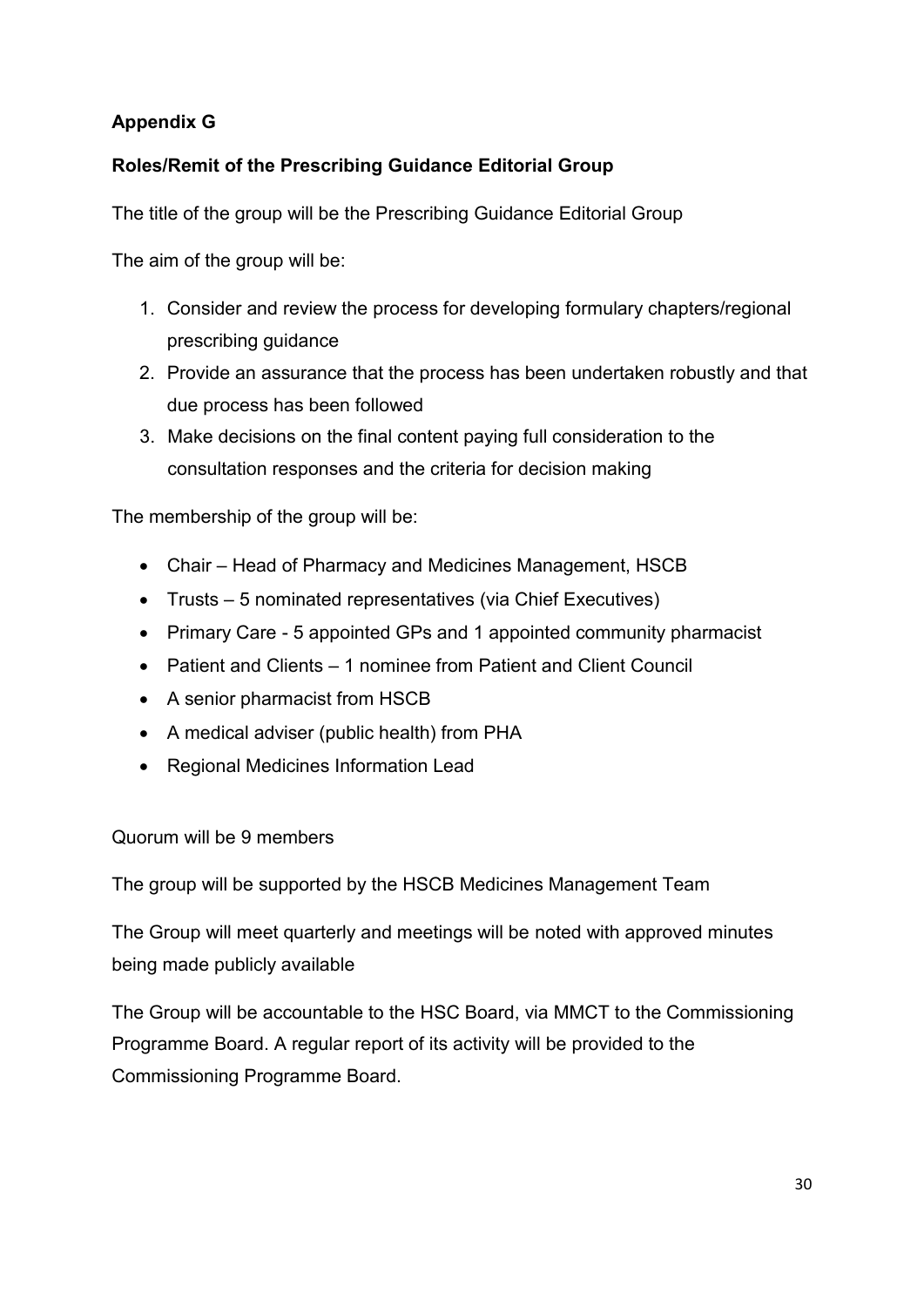#### **Appendix H**

**Request for a Medicine to be Added to the Northern Ireland Formulary Chapter/ Prescribing Guidance**

**Health and Social HSC** Care Board

**Pharmaceutical Industry Form**

#### **INTRODUCTION**

The Northern Ireland HSCB & PHA Process for Developing Prescribing Guidance states that practitioners, HSC Trusts or the Pharmaceutical Industry can ask for consideration of any new medicines for inclusion in the Northern Ireland Formulary/ Prescribing Guidance or the addition of a new indication for an existing medicine.

The following documentation should be completed in **full** and submitted with the relevant clinical evidence.

#### **SECTION 1: MEDICINE DETAILS**

Generic / Approved name:

Brand name:

Strength/Formulation/Route of Administration:

Manufacturer:

#### **SECTION 2: PLACE IN THERAPY**

Licensed Indication(s) [included in the Summary of Products Characteristics (SPC)]:

Indication(s) for proposed use: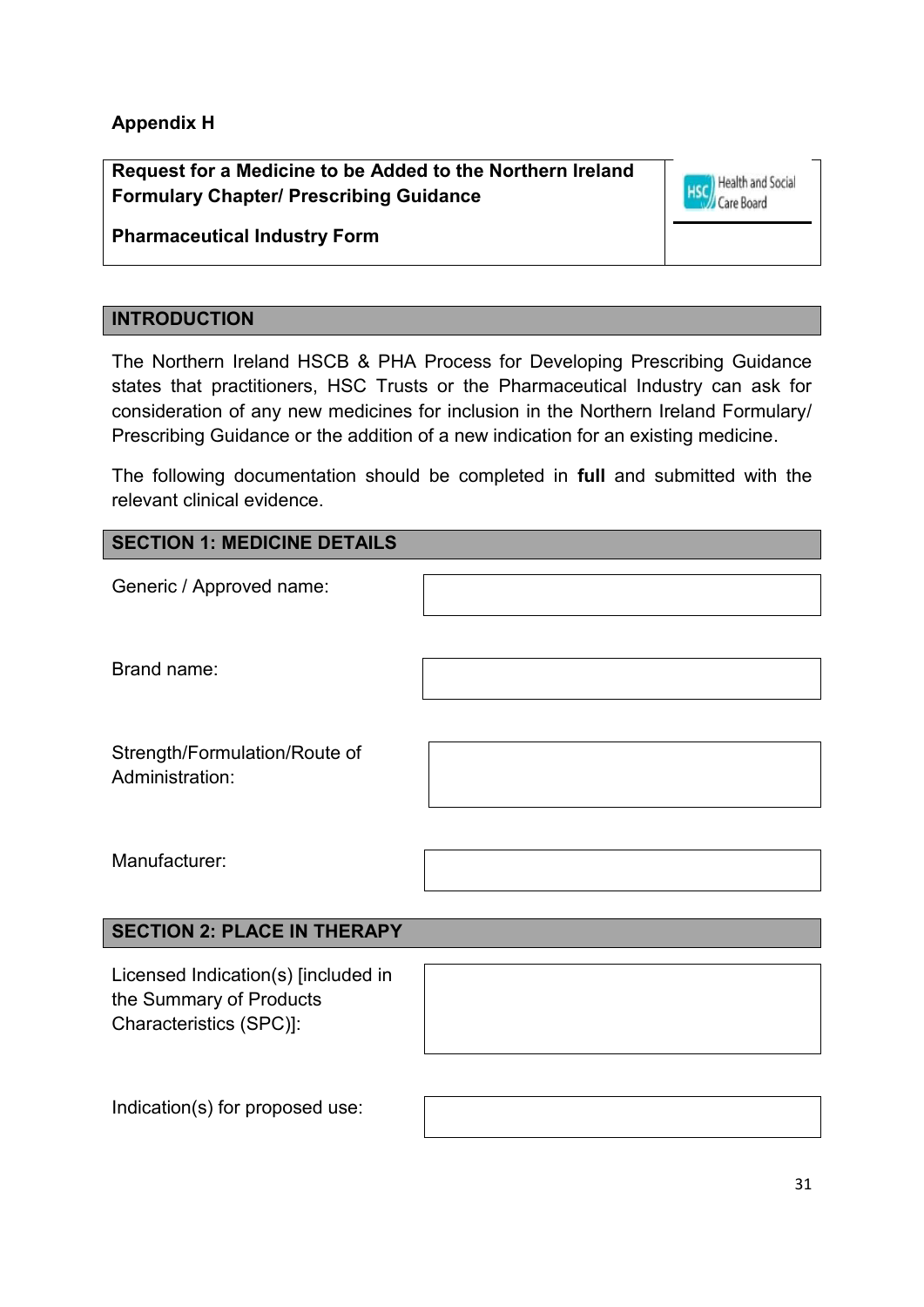Current formulary choices for proposed indication:

Perceived advantages over current therapy:



Are there any perceived disadvantages over current therapy:

Place in therapy (tick all boxes which apply):

First line choice

Second line choice

Replace a current formulary choice (state which medicine is to be replaced)

....................................................................................................................................

For restricted use in specific patient groups (provide details)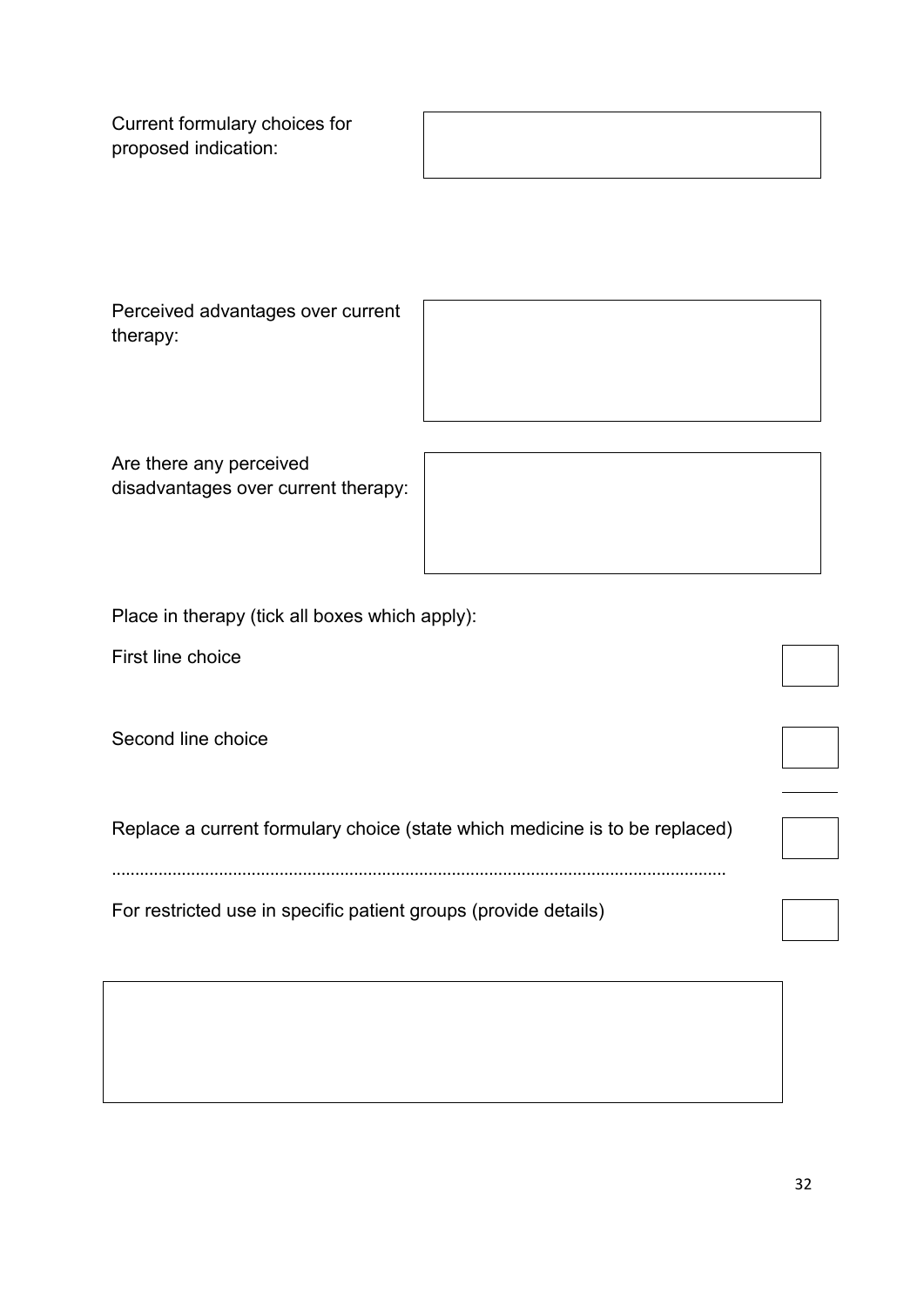## **Tick one box which applies:**

Suitable for prescribing / initiation in primary care

Initiation restricted to or on the advice of a specialist

To be used in accordance with protocol (attach a copy of the protocol with the submission)

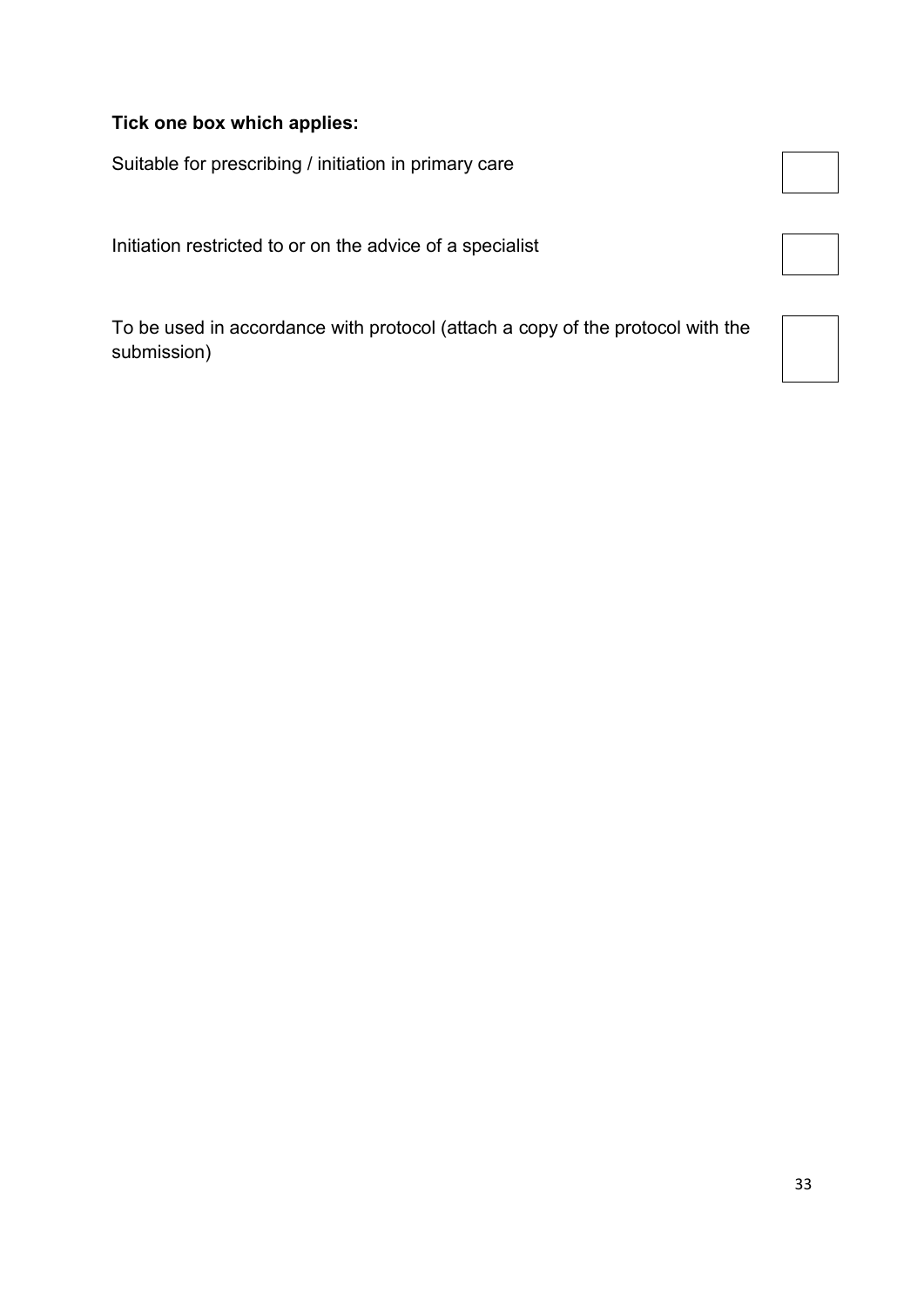## **SECTION 3: NATIONAL GUIDANCE**

Has the medicine / formulation / indication been evaluated by the following bodies:

| National Institute of Health and Care Excellence (NICE) |  |
|---------------------------------------------------------|--|
| Scottish Medicines Consortium (SMC)                     |  |
| Scottish Intercollegiate Guidelines Network (SIGN)      |  |
| All Wales Medicines Strategy Group                      |  |

Give details of place in therapy recommended by the bodies above:

#### **SECTION 4: CLINICAL EVIDENCE**

Provide details below of key trials that support the submission (attach copies of up to 3 (maximum) relevant references or information in support of the submission)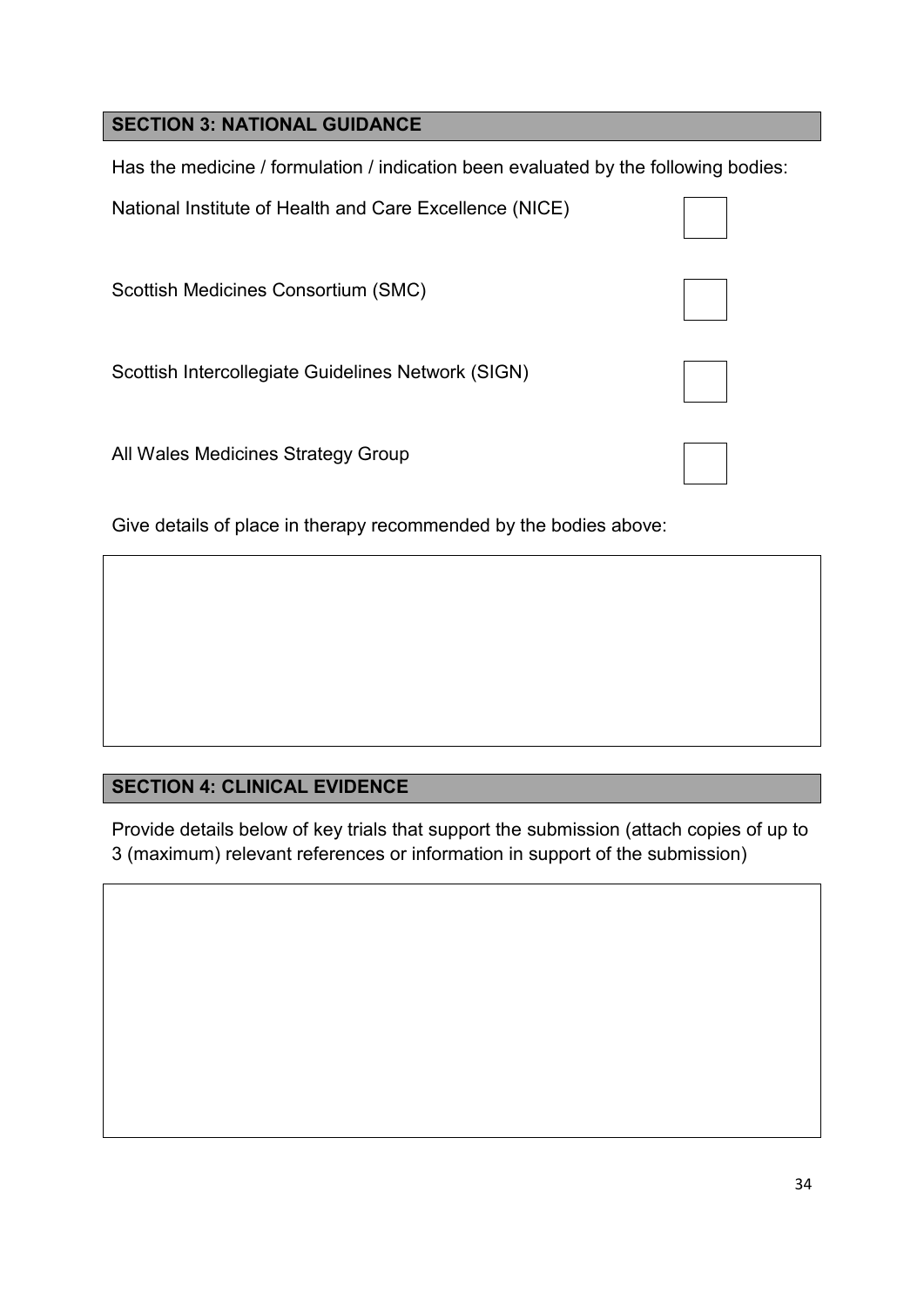#### **SECTION 5: COMPARATIVE SAFETY**

Provide details of any safety issues regarding this medicine compared to current formulary choices

#### **SECTION 6: TOLERABILITY & ACCEPTABILITY**

Provide details below of key information on patient experience regarding this medicine compared to current formulary choices

#### **SECTION 7: SERVICE IMPLICATIONS**

Cost of treatment (annual cost or cost of course of treatment if less than 1 year) (state both hospital and primary care costs if the costs are different in the two settings)

Likely duration of treatment

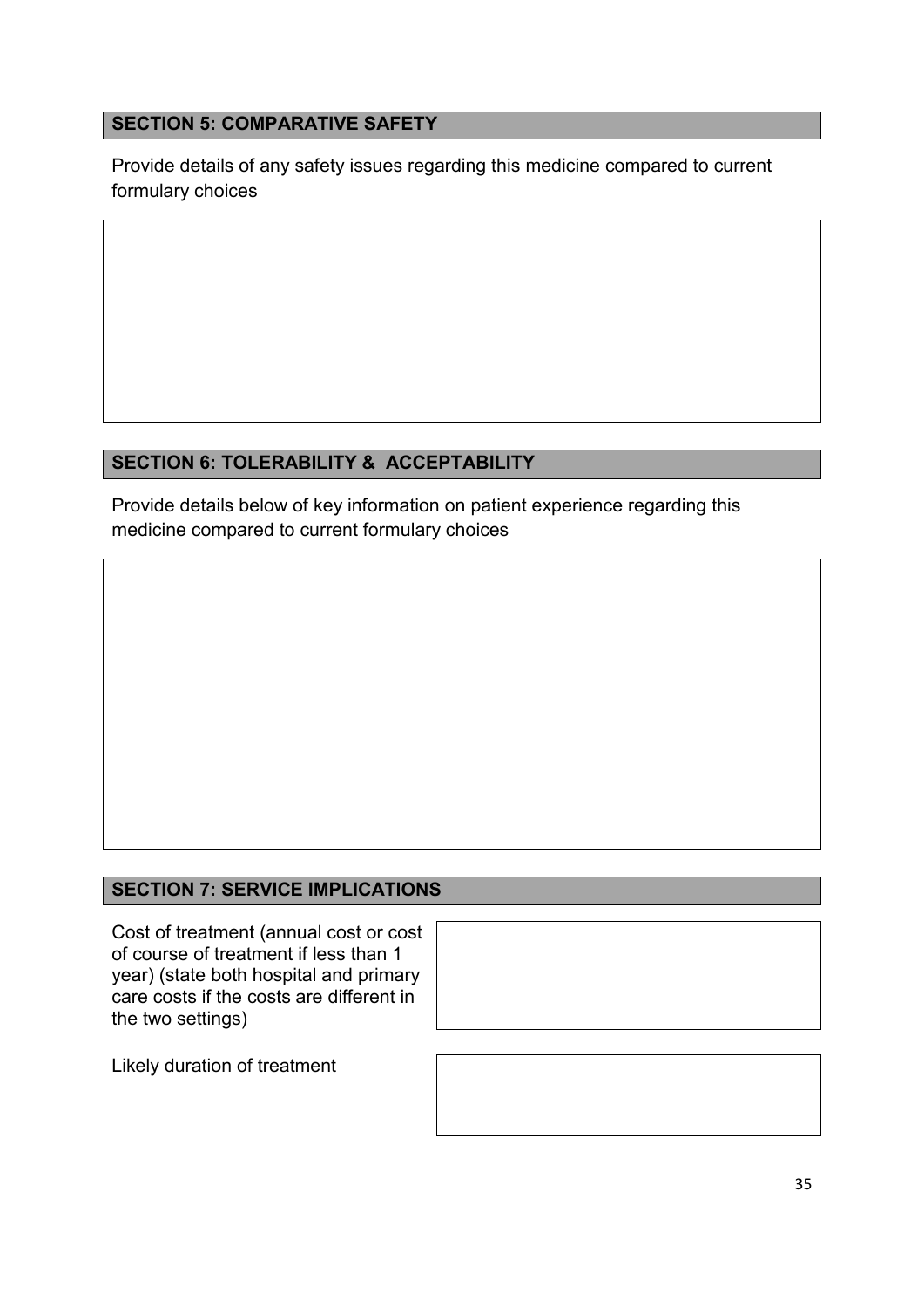Overall annual /course costs in one year



Additional service implications e.g. specialist assessment, monitoring requirements (state if to be undertaken in secondary care or primary care), aseptic unit preparation, nursing time

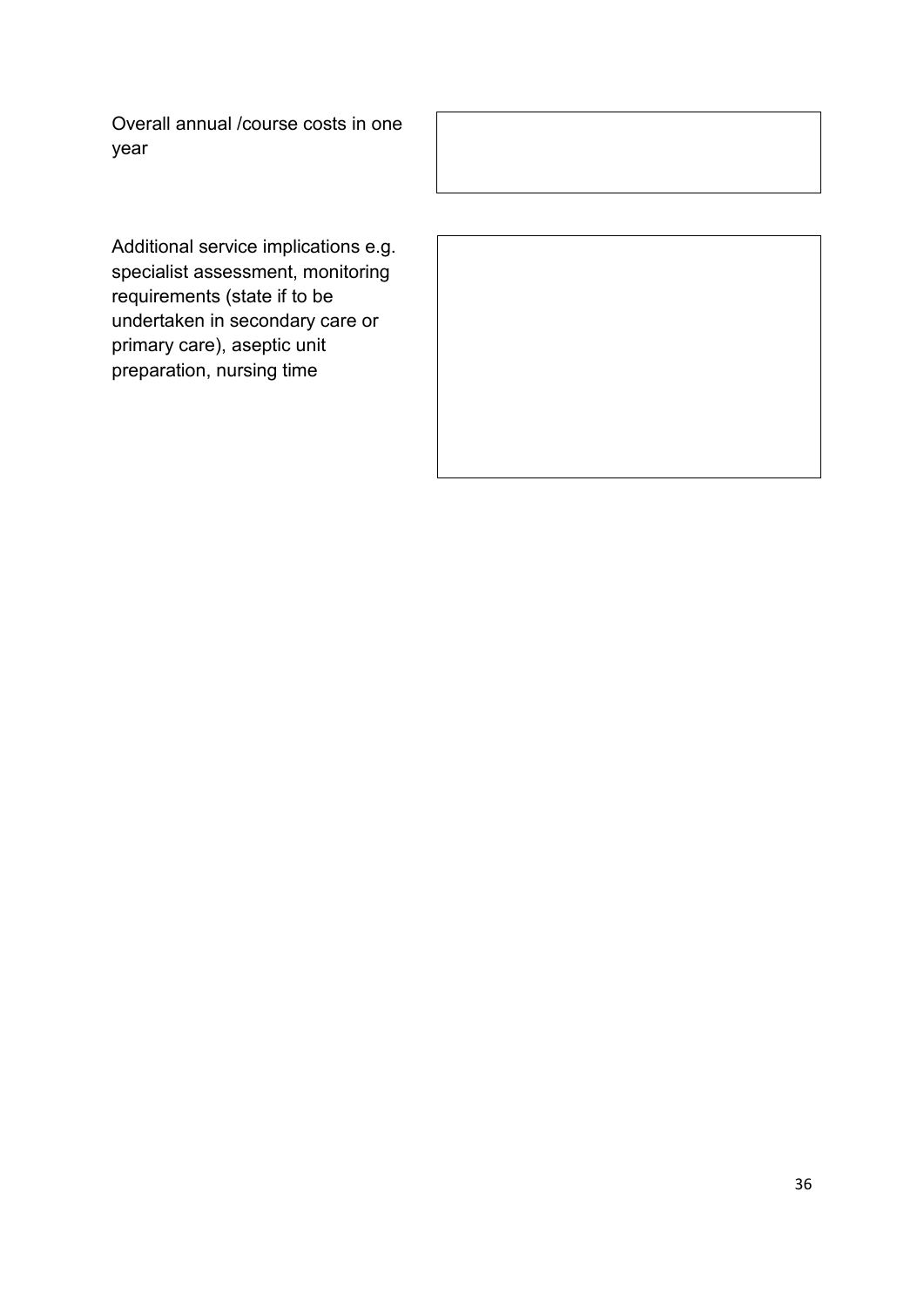# **SECTION 8: ADDITIONAL INFORMATION**

Provide any additional information which may assist in the decision making process

#### **SECTION 9: DETAILS OF SUBMITTING PHARMACEUTICAL COMPANY**

| Name:                                                                                                                                                                                             |  |
|---------------------------------------------------------------------------------------------------------------------------------------------------------------------------------------------------|--|
| Position within Company:                                                                                                                                                                          |  |
| <b>Pharmaceutical Company:</b>                                                                                                                                                                    |  |
|                                                                                                                                                                                                   |  |
| Member of ABPI:                                                                                                                                                                                   |  |
| Send the completed form and any supporting evidence to:<br>Medicines Management Information Team<br>2 Franklin Street, Belfast<br>BT2 8DQ<br>Or send via e-mail to medicines.management@hscni.net |  |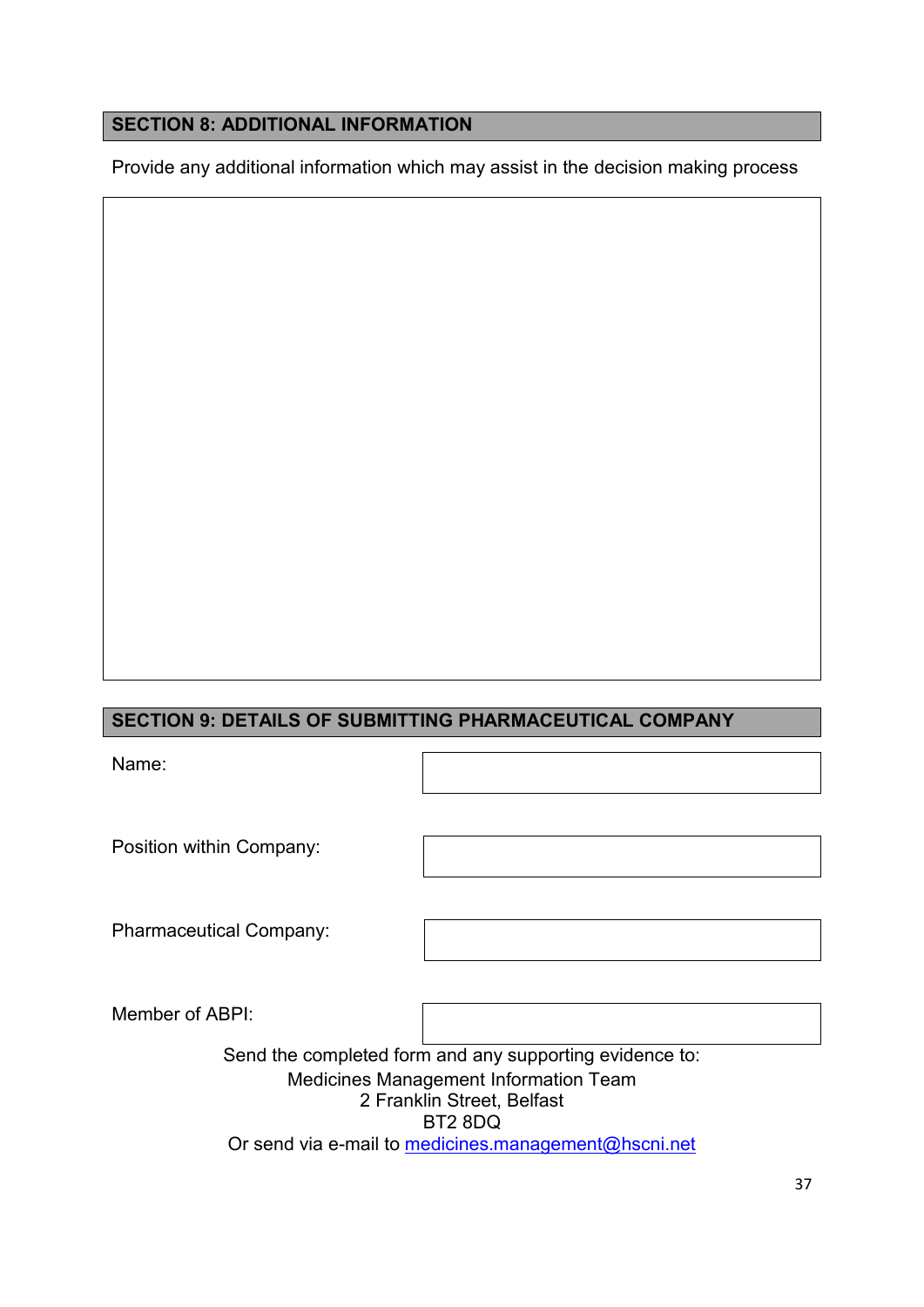| <b>FOR USE OF HSCB ONLY</b> |      |                           |
|-----------------------------|------|---------------------------|
| Final decision              | Date | Rationale behind decision |
|                             |      |                           |

## **NAME AND SIGNATURE OF CHAIR OF PRESCRIBING GUIDANCE EDITORIAL GROUP**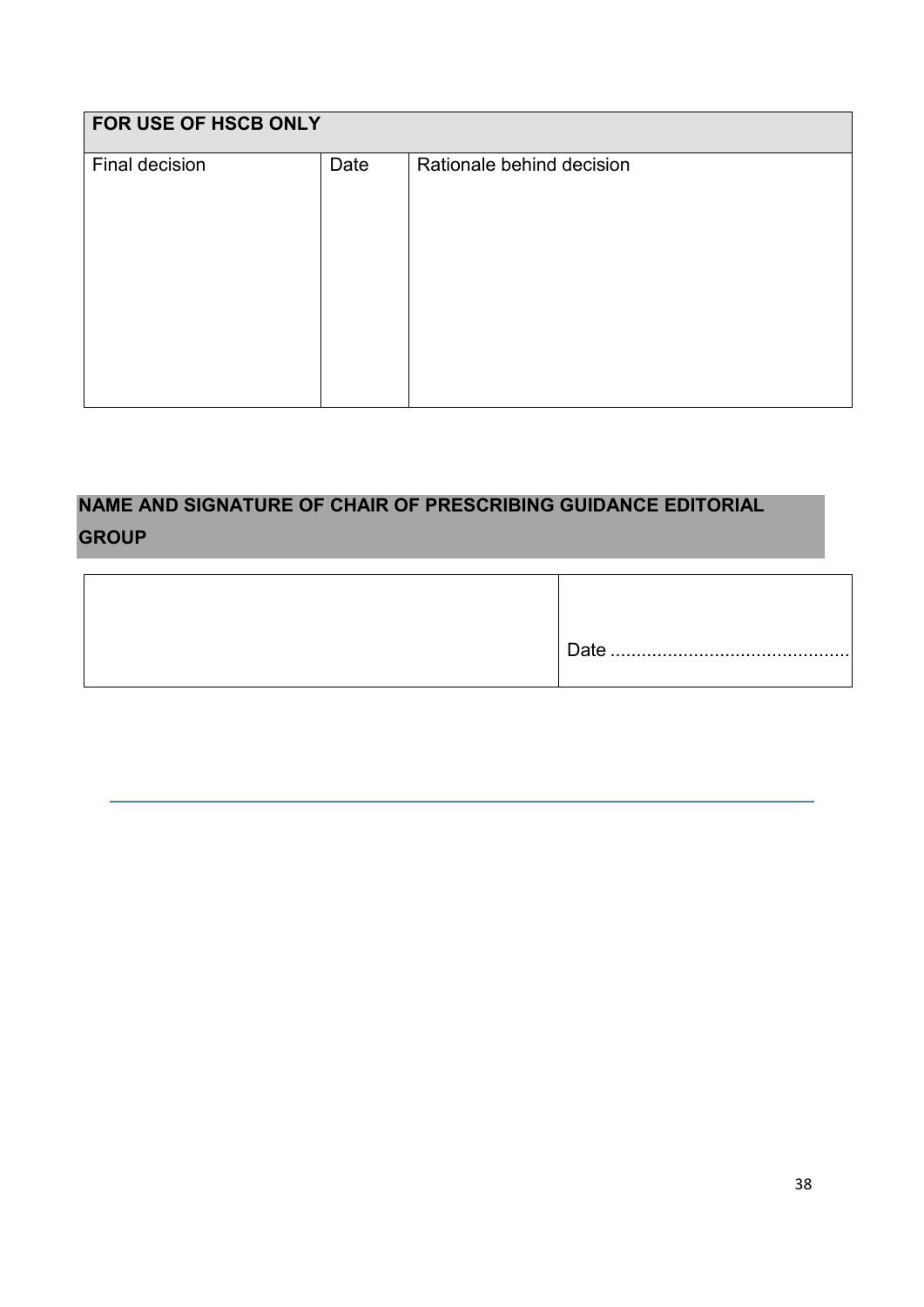#### **Appendix I**

**Request for a Medicine to be Added to the Northern Ireland Formulary Chapter/Prescribing Guidance**

**Health and Social HSC** Care Board

**Practitioner/ HSC Trusts Form** 

#### **INTRODUCTION**

The Northern Ireland HSCB & PHA Process for Developing Prescribing Guidance states that practitioners, HSC Trusts or the Pharmaceutical Industry can ask for consideration of any new medicines for inclusion in the Northern Ireland Formulary/ Prescribing Guidance or the addition of a new indication for an existing medicine.

The following documentation should be completed in **full** and submitted with the relevant clinical evidence.

#### **SECTION 1: MEDICINE DETAILS**

Generic / Approved name:

Brand name:

Strength/Formulation/Route of Administration:

Manufacturer:

#### **SECTION 2: PLACE IN THERAPY**

Licensed Indication(s) [included in the Summary of Products Characteristics (SPC)]:

Indication(s) for proposed use: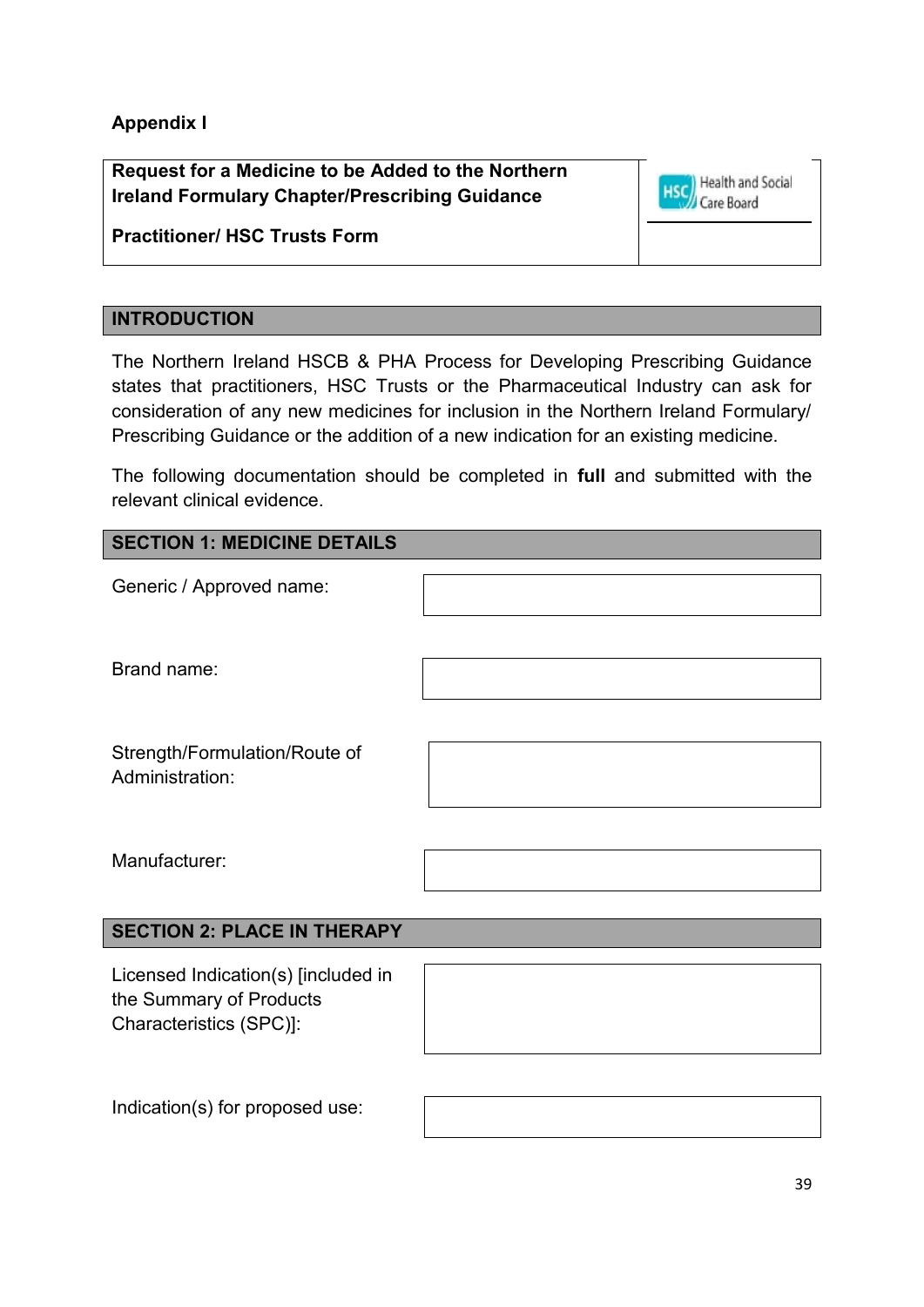Current formulary choices for proposed indication:

Perceived advantages over current therapy:



Are there any perceived disadvantages over current therapy:

Place in therapy (tick all boxes which apply):

First line choice

Second line choice

Replace a current formulary choice (state which medicine is to be replaced)

....................................................................................................................................

For restricted use in specific patient groups (provide details)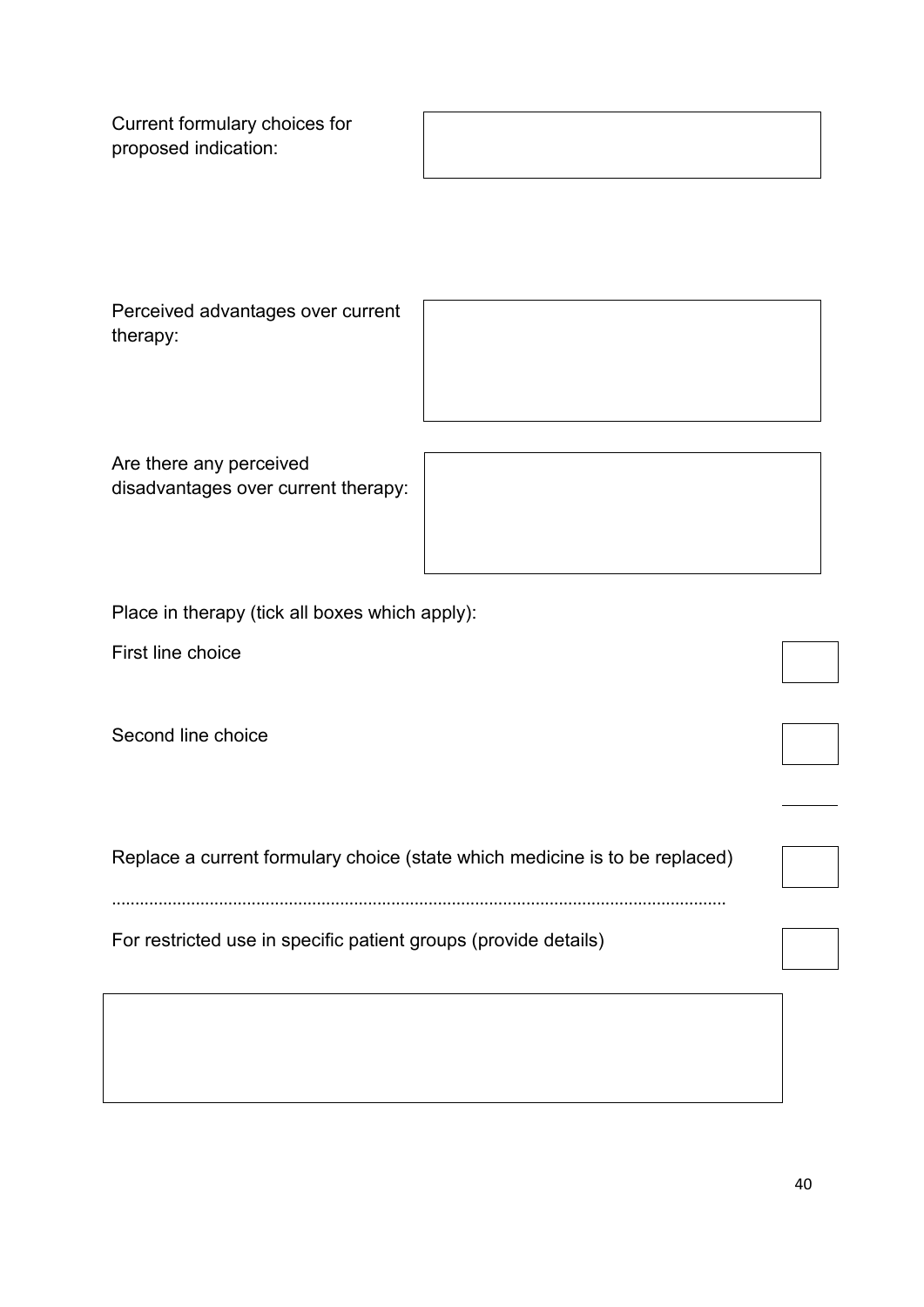#### **Tick one box which applies:**

Suitable for prescribing / initiation in primary care

Initiation restricted to or on the advice of a specialist

To be used in accordance with protocol (attach a copy of the protocol with the submission)

#### **SECTION 3: NATIONAL GUIDANCE**

Has the medicine / formulation / indication been evaluated by the following bodies:

| National Institute of Health and Care Excellence (NICE)           |  |
|-------------------------------------------------------------------|--|
| <b>Scottish Medicines Consortium (SMC)</b>                        |  |
| Scottish Intercollegiate Guidelines Network (SIGN)                |  |
| All Wales Medicines Strategy Group                                |  |
| Give details of place in therapy recommended by the bodies above: |  |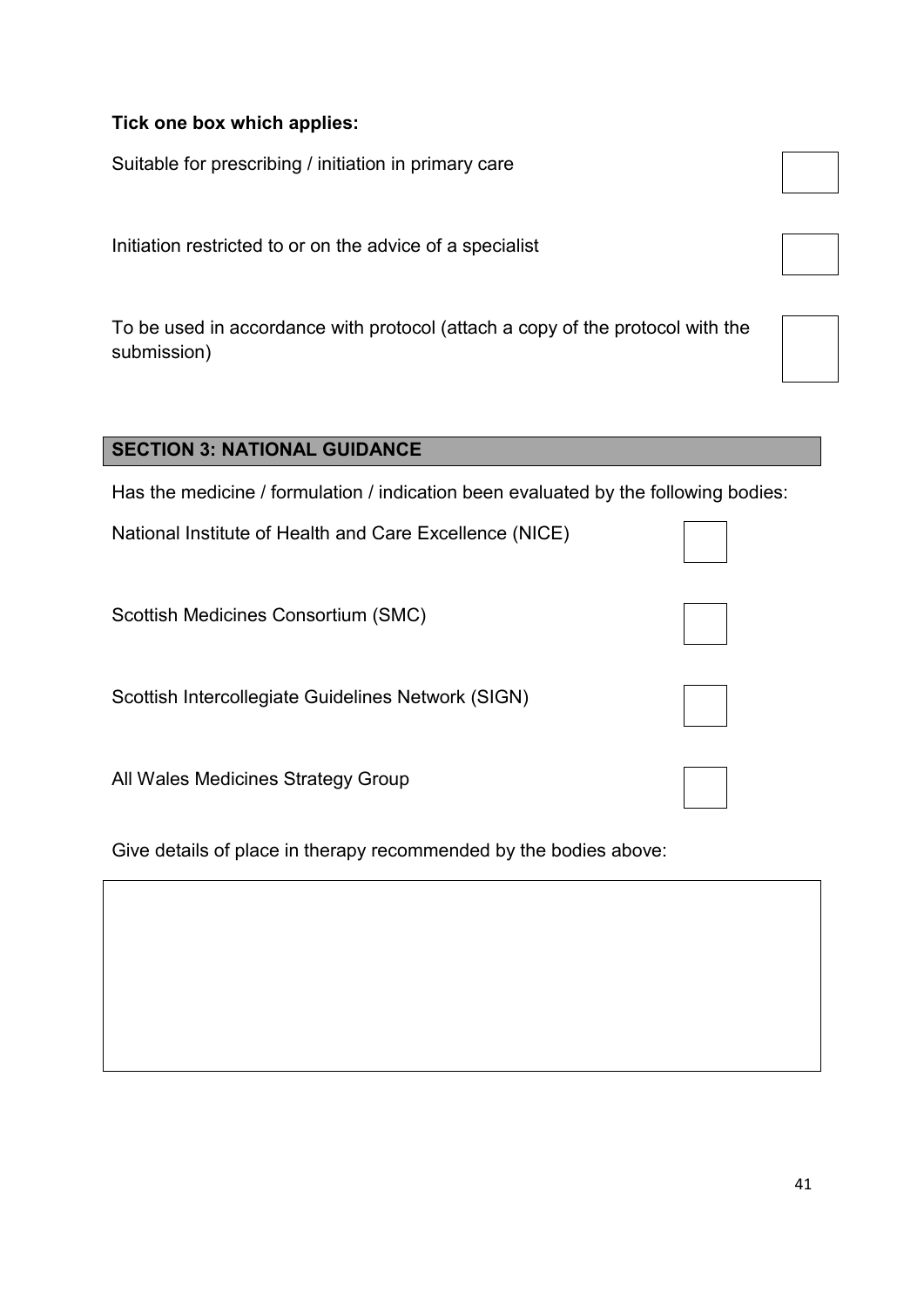#### **SECTION 4: CLINICAL EVIDENCE**

Provide details below of key trials that support the submission (attach copies of up to 3 (maximum) relevant references or information in support of the submission)

#### **SECTION 5: COMPARATIVE SAFETY**

Provide details of any safety issues regarding this medicine compared to current formulary choices

#### **SECTION 6: TOLERABILITY & ACCEPTABILITY**

Provide details below of key information on patient experience regarding this medicine compared to current formulary choices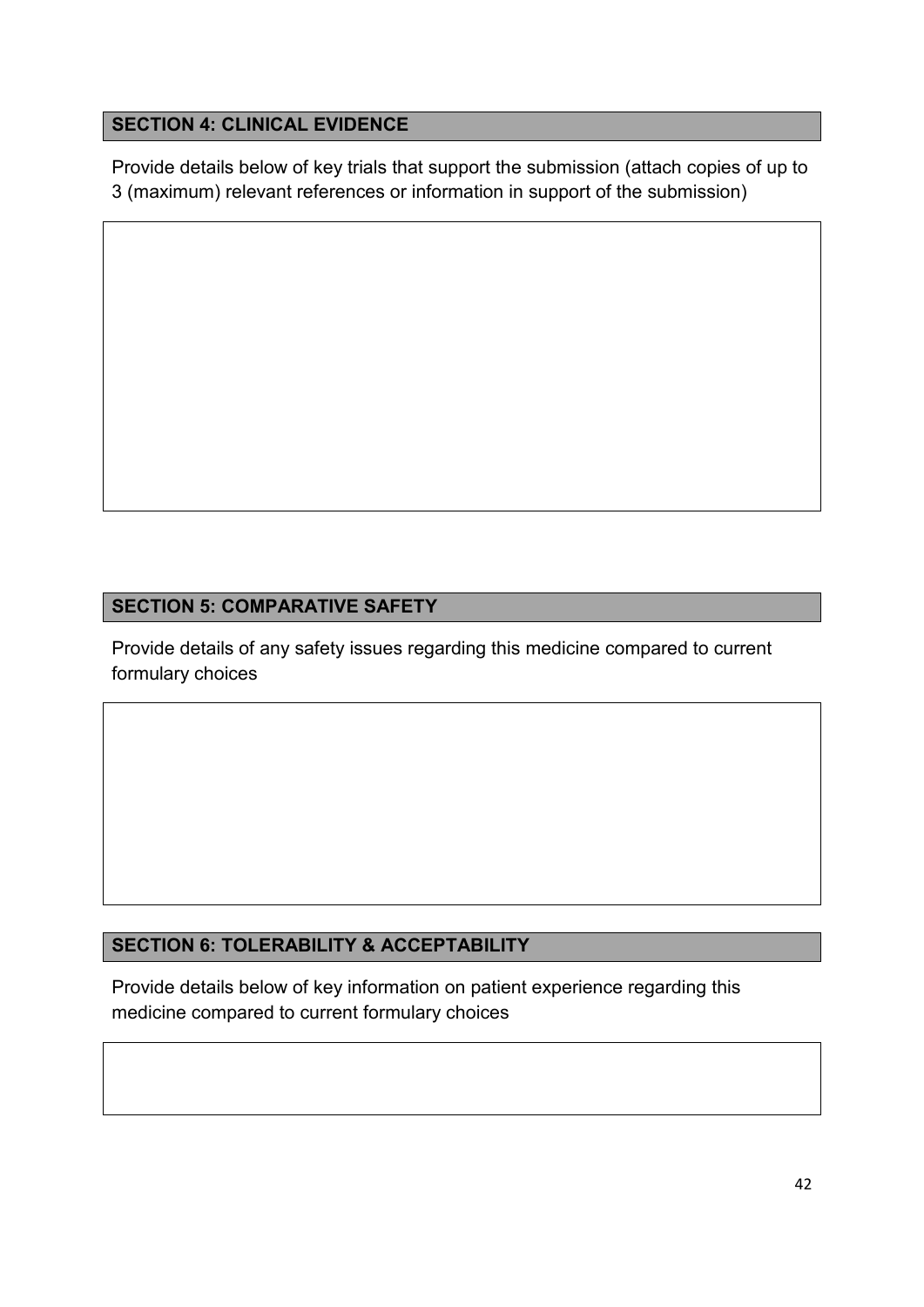#### **SECTION 7: SERVICE IMPLICATIONS**

Cost of treatment (annual cost or cost of course of treatment if less than 1 year) (state both hospital and primary care costs if the costs are different in the two settings)

Likely duration of treatment

Overall annual /course costs in one year

Additional service implications e.g. specialist assessment, monitoring requirements (state if to be undertaken in secondary care or primary care), aseptic unit preparation, nursing time

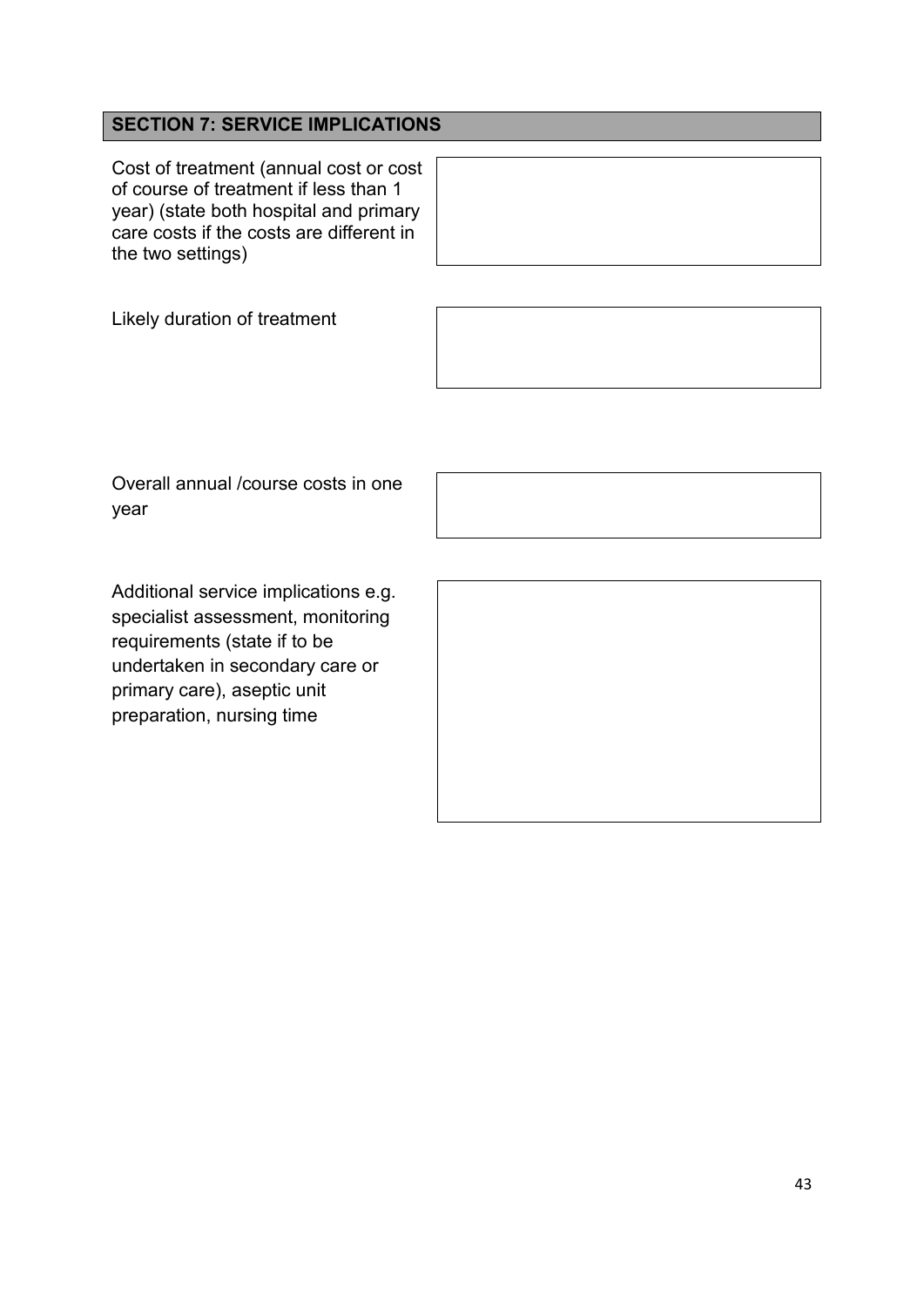## **SECTION 8: ADDITIONAL INFORMATION**

Provide any additional information which may assist in the decision making process

#### **SECTION 9: DETAILS OF SUBMITTING CLINICIAN / SUPPORTING PHARMACIST**

Name:

Designation:

Hospital Department, LCG or GP Practice Details:

Supporting Pharmacist Name (if appropriate):

Designation:

44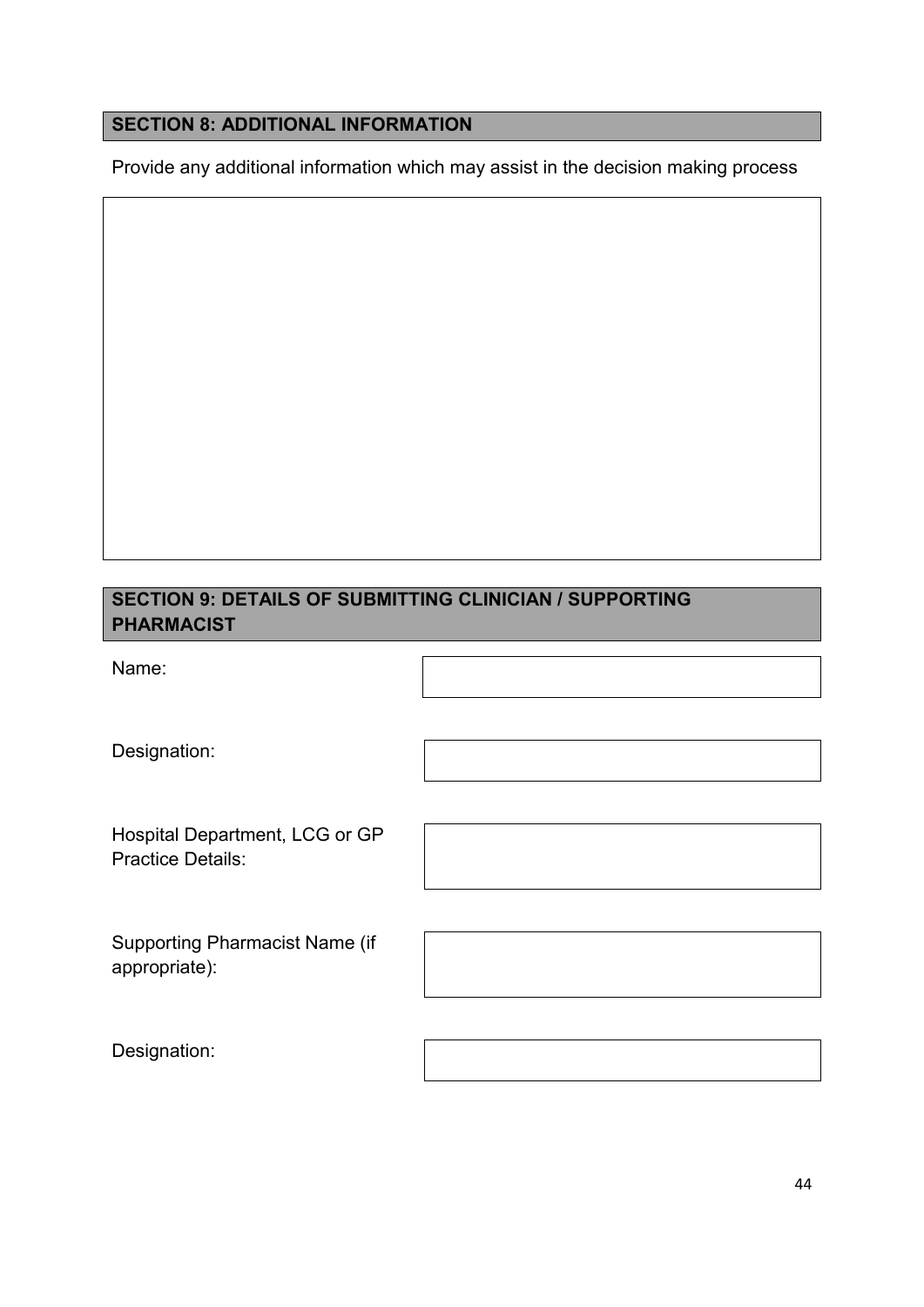#### **SECTION 10: DECLARATION OF INTERESTS (IN THE LAST 12 MONTHS ONLY)**

It is important that any interests in pharmaceutical companies that may be relevant to this submission are declared.

| Declared interest or received hospitality                                                                                                                                                                                                                                                               | <b>Please state</b> |
|---------------------------------------------------------------------------------------------------------------------------------------------------------------------------------------------------------------------------------------------------------------------------------------------------------|---------------------|
| Directorships, including non-executive<br>Directorships held in private companies or PLCs<br>(with the exception of those of dormant<br>companies)                                                                                                                                                      |                     |
| Ownership, or part ownership, by self, spouse, or<br>partner, of private companies, businesses or<br>consultancies held likely or possibly seeking to do<br>business with the NHS                                                                                                                       |                     |
| Majority or controlling share holdings in<br>organisations likely or possibly seeking to do<br>business with the NHS                                                                                                                                                                                    |                     |
| A position of authority in a charity or voluntary<br>body in the field of health and social care                                                                                                                                                                                                        |                     |
| Any connection with a voluntary or other body<br>contracting for NHS products or services<br>including:                                                                                                                                                                                                 |                     |
| share holdings or other interests in<br>pharmaceutical companies<br>receipt of departmental, staffing or<br>personal sponsorship from the<br>pharmaceutical industry<br>engagement by the pharmaceutical<br>industry to provide advice, undertake<br>presentations, lectures or tours of<br>instruction |                     |
| Any received hospitality exceeding £100 (this<br>figure is for guidance purposes)                                                                                                                                                                                                                       |                     |

| Clinician's Signature  |  |
|------------------------|--|
| Date                   |  |
| Pharmacist's Signature |  |
| Date                   |  |

Send the completed form and any supporting evidence to: Medicines Management Information Team

# 2 Franklin Street, Belfast, BT2 8DQ

Or send via e-mail to [medicines.management@hscni.net](mailto:medicines.management@hscni.net)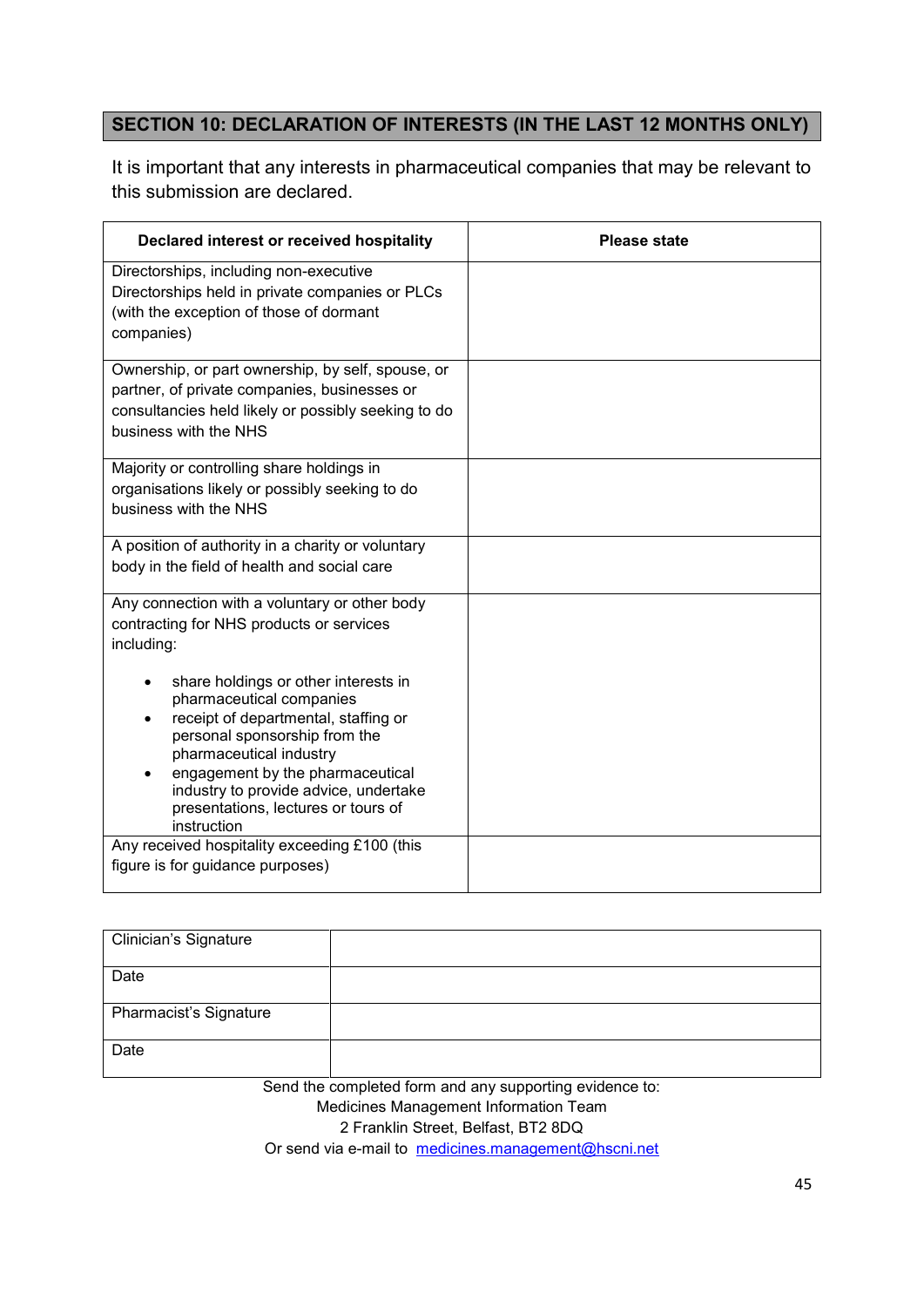| FOR USE BY THE HSCB ONLY |      |                           |
|--------------------------|------|---------------------------|
| Final decision           | Date | Rationale behind decision |
|                          |      |                           |
|                          |      |                           |

# **NAME AND SIGNATURE OF CHAIR OF PRESCRIBING GUIDANCE EDITORIAL GROUP**

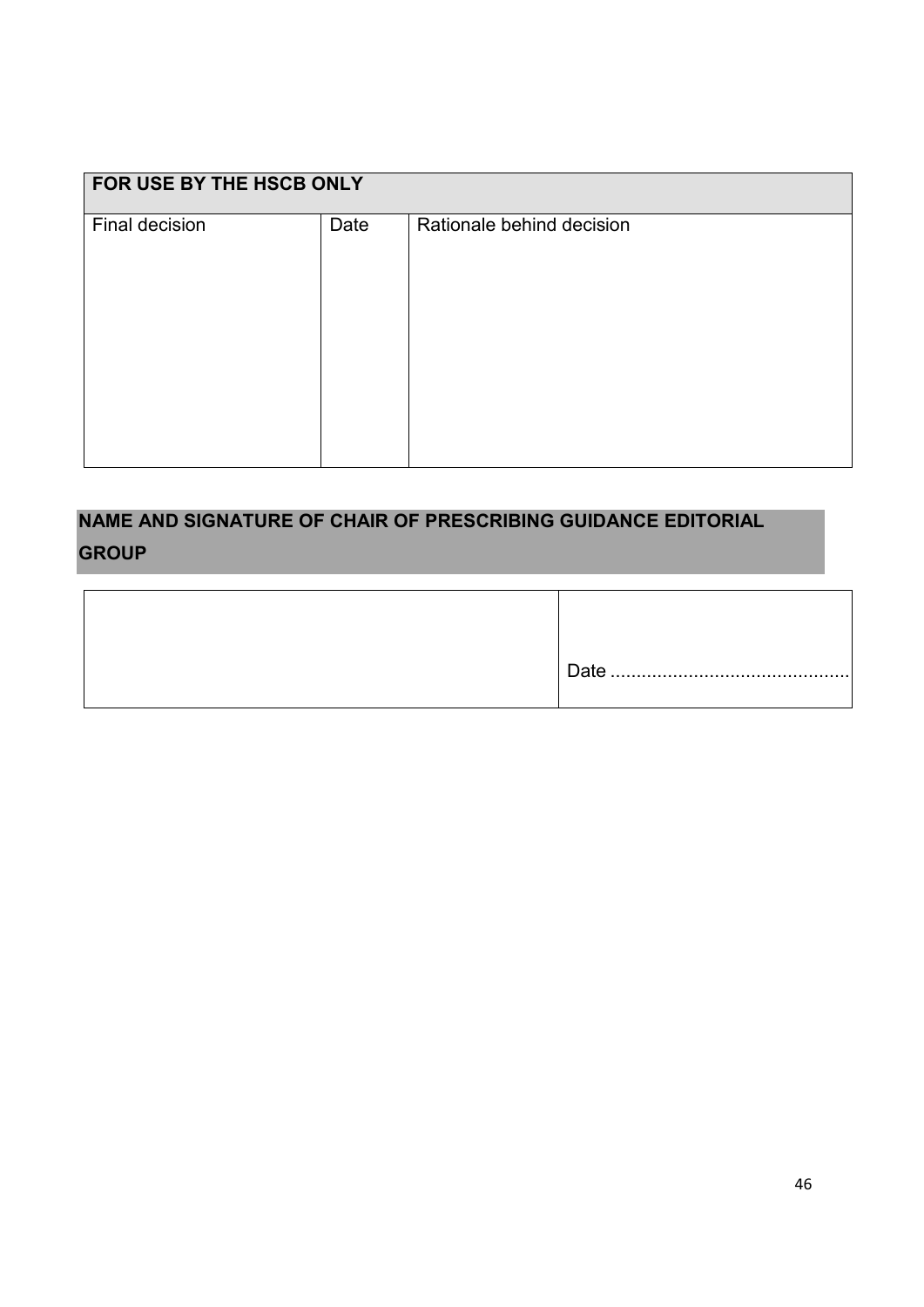#### **Appendix J**

#### **Prescribing Guidance Editorial Group Process for Dealing with New Drug Submissions**

The HSCB and PHA Process for Developing Prescribing Guidance and Formulary Chapters allows for the application of new drugs to be included in the NI Formulary in a number of circumstances:

*"Applications for new drug submissions will normally be considered at least six months after publication of a formulary chapter/prescribing guidance. Practitioners, HSC Trusts or the Pharmaceutical Industry can apply for consideration of any new medicine or indication to be included in the formulary chapter/prescribing guidance. Applications forms for this process can be found in Appendix H (Pharmaceutical Industry) and I (clinicians). Decision making will be informed by the checklist tool Appendix C.*

New drug submission will be a standing agenda item for the quarterly Prescribing Guidance Editorial Group (PGEG) meetings.

New drugs submissions will only be tabled at PGEG if they are received 4 weeks prior to the meetings (dates of PGEG will be published on the Medicines Management section of the HSCB website). New drug submissions must be typed and submitted in an electronic format.

The Medicines Management Team will review the new drug submissions and consider appropriateness of the application. New drug submissions may be rejected at this point in the process if:

- The new drug submission is for a therapeutic area that is not covered by the NI Formulary at the current time
- The new drug submission is for a therapeutic area that is currently undergoing proactive review (every 2 years). Applications will be considered at least 6 months after publication of the updated chapter